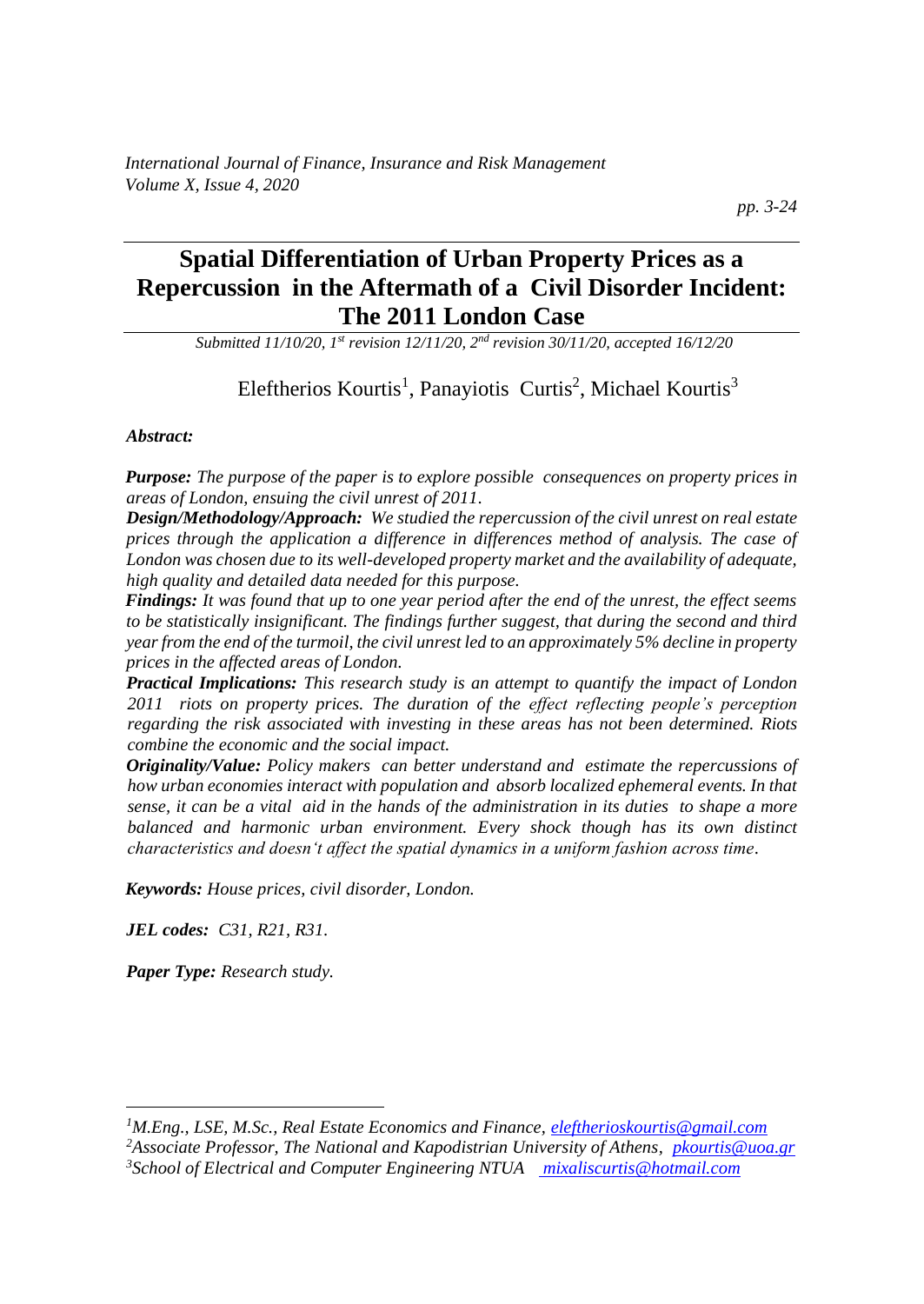### **1. Introduction**

Sustainable cities and communities represent the  $11<sup>th</sup>$  goal of the 17 principles, that comprise the 2030 Agenda for Sustainable Development. In this framework the eleventh goal is dedicated to the provision for adequate housing with access to basic infrastructure (for water, sanitation, appropriate waste management), public transportation and health-care facilities that are necessary to make cities and human settlements inclusive, safe, resilient and sustainable. Appropriate housing facilities are necessary in providing people with the necessary dignity, relative comfort and security as human beings (UN, 2020).

"Investment in housing represents the largest single source of wealth for individuals and has an important role in the macro economy" (Reed, 2001). Ιt is well known that "housing is a major component of wealth and houses are risky assets with volatile prices which carry substantial value" (Campbell *et al.,* 2004) The most well known fundamental factors that determine affordable house prices are disposable income, financial wealth, interest rates, property value taxes, infrastructures, unemployment rates, mortgage loans, the level of rents, the housing stock, its age, the demographics, the political situation, etc., (Skaarup, 2010; Reed, 2001). It is naturally expected that any substantial divergence from the above fundamental factors that are determining (under normal circumstances) the supply and demand of housing, "it is more likely that the specific market becomes more vulnerable to price correction" (Geng, 2018).

There are also extraordinary social events that are characterized as violent, that may also affect housing prices. Violence according to the World Health Organization is defined by "the intentional use of physical force or power, threatened or actual, against oneself, another person, or against a group or community, which either results in or has a high likelihood of resulting in injury, death, psychological harm, maldevelopment, or deprivation" (WHO, 1996). Any social upheavals of a violent nature (with the characteristics just described) that take place locally, it is true that represent an adverse effect on the market of capital goods and property associated with the specific areas. The repercussions of violent social events may be physical damage, increased perceived risk and associated social stigma (Gourley, 2016). All these detrimental factors attributed to social unrest and the ensuing violence, shape people's perceptions that finally affect consumer choices. It also true that the extend of the exact influence of each one of the above factors is quite difficult to be discerned clearly and quantified accordingly.

Western metropolitan cities like London and Paris have experienced extensive violent social events during the last decade. An important aspect of civil unrest is the impact on cities character, the spatial dynamics and the real estate trends. From a theoretical perspective, violence in general and crime have substantial impact on house prices, mainly based on people's perception about the risks associated with investing in these areas. Indeed, it is empirically evident and rigorously tested that social unrest and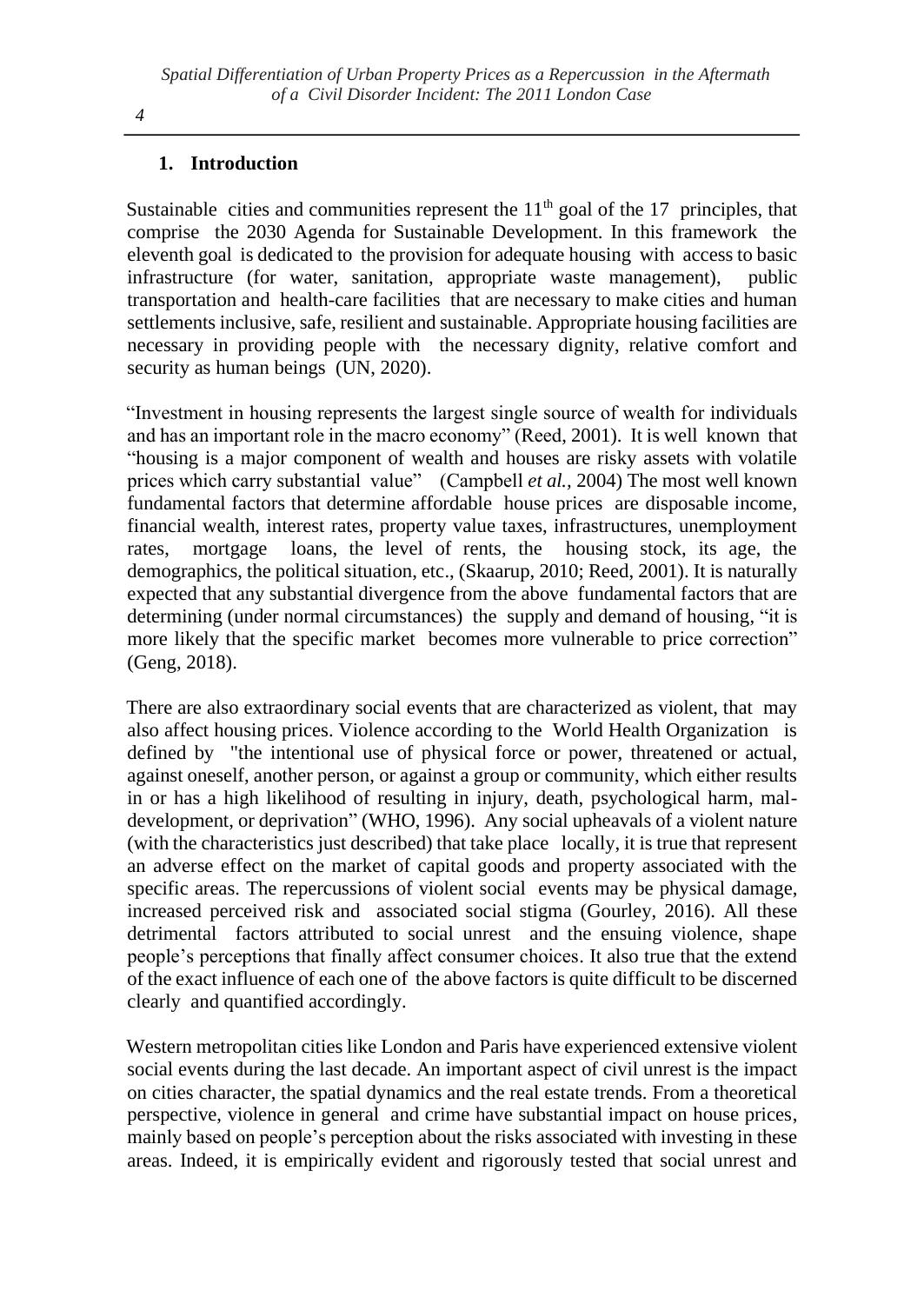crime affect real estate and particularly property prices, if the phenomena are considered somehow endemic.

A study (of the very few) that has attempted to quantify and isolate the impact of riots on house prices it is the one by Collins and Smith (2006). With regard to the London riots case particularly, studies attempted to understand the political context and the social conditions that triggered the phenomenon and ways to tackle the social injustice and income inequalities (Rusbridger and Rees, 2011; Dockley, 2014). However, none of them tried to quantify the broader impact on the real estate sector, not even estimate the fundamental effects.

The riots in 2011 and the civil unrest that was spread out in London following the police shooting of Mark Duggan, represent an interesting event we chose to study and try to analyse the impact of civil disorder on house prices. The geography of London and the detailed data regarding its socio-economic composition, provide the appropriate information to study the spatial dynamics. In addition, it represents a city with a well-developed and transparent real estate market. It allows the researchers to have plethora data of transactions, facilitating a more in-depth analysis.

Furthermore, it was the first time in London's modern history, that riots of that extent happened. Lastly, the scale of the event under consideration had a considerable impact in people's perception about their security. The increasing frequency of civil unrest in the western prominent cities (as in Paris recently), renders the study of the impact that social disorder has on house prices and the broader spatial dynamics, a challenging exercise.

### **2. Literature Review**

The degree to which violence in Northern Ireland has affected house prices and migration to areas with more secured peaceful future has been documented (Beasley *et al.,* 2012). The complexity of riots leaves no enough room to quite "comfortably" isolate and quantify the impact on house prices.

Collins and Smith (2006) attempted to estimate the impact of five riots during the period 1964-1971 on house prices in Cleveland. Their analysis extends from 1950 to 1980. The authors underline the weak fundamentals of the city during that period and clarify that the civil disorder was not the primary cause of the underperforming real estate sector. The plethora of malfunctions in Cleveland's economy, the decline of population and the changes in housing stock may endogenously bias the estimates and possibly overestimate riot's effect. In an attempt to address these issues the authors used two different techniques to increase the robustness of their results.

Firstly, ordinary least square method was deployed while they control for any pre-riot existing value trends and other relevant characteristics.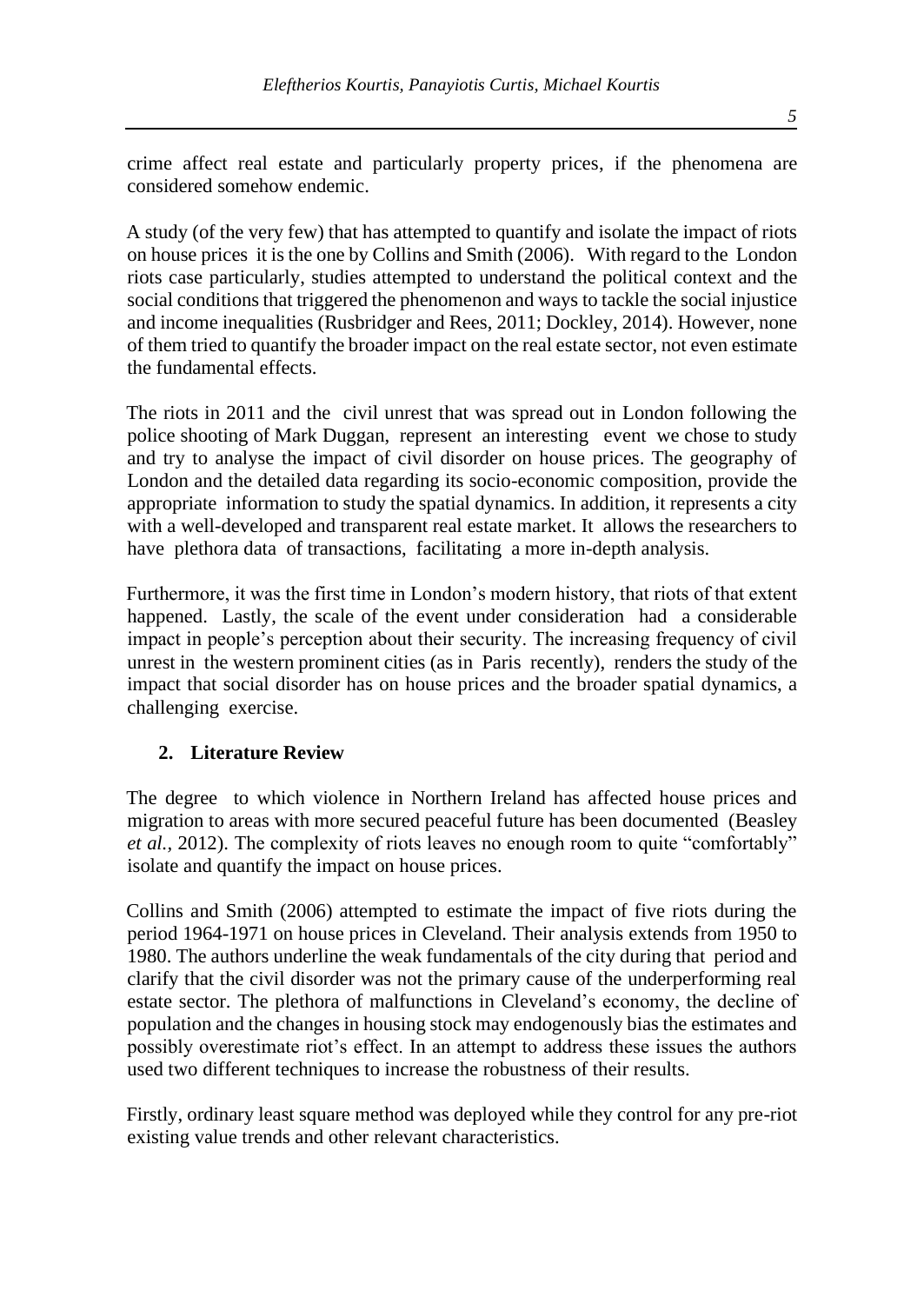Secondly, matching techniques were used to compare the areas that were directly affected by the riots and the ones who were not.

Their analysis not only substantiates the causal impact of riots on property prices, but also demonstrates the exponential impact of their proximity. Analytically, depending on the estimation technique the findings indicated a property price decline in the city of Cleveland between 20%-30% in areas directly affected by the shock, compared to the ones who were not. More specifically properties which were located more than half a mile away from the epicentre of the disorder, had experienced value gains 7% than the ones at the epicentre. Further more, the ones located three miles away demonstrated 40% higher value gains compared to the ones at the centre.

Following up the previous research, Collins and Margo (2007) published an article aimed to narrow down their results. Their findings were focused on the value of blackowned properties and he applied both ordinary least square and two-stage least square techniques by exploiting exogenous variation. The results are in lign with the expected decline in values caused by the disturbances and demonstrate no rebound after the events. The authors claim that the main reasons were attributed the perception's change for local amenities and the deterioration in personal security, as well as the one concerning the entire community. In this context the significant decline in the prices the colour owned properties, can be attributed to the vast population majorities of African Americans in the regions were riots took place. It is considered almost certain that "the results are consistent with a significant and persistent decline in relative demand for residence in the places where riots occurred", although the degradation of those areas had started before riots occurred ( Collins *et al.,* 2007).

The current study can be placed in the general context of the causal relationship between social disorder violence, crimes and house prices. In that way, it is easier to understand the impact as part of the broader spectrum of violence that changes in the people's perception about risks associated with their security.

Lynch and Rasmussen (2001) conducted rigorous research on crime's effect on house prices in Florida. Their findings suggest that the measurements of crime so far, were not representative and did not contribute in understanding further the actual relationship between criminality and urban dynamics. Their analysis indicates that the seriousness of crimes rather than the number, is what causes spatial prices differentials. In this framework, any research conducted up to that point provided a distorted picture of how people perceive their security and how they incorporate their perception into prices. Moreover, another result of the study is that crime's effect demonstrates discontinuity. Properties located in places with the highest cost of crime rate experienced 39% discounted prices compared with properties in other areas. On the other hand, the overall impact in location with relative low cost of crime rate was virtually negligible.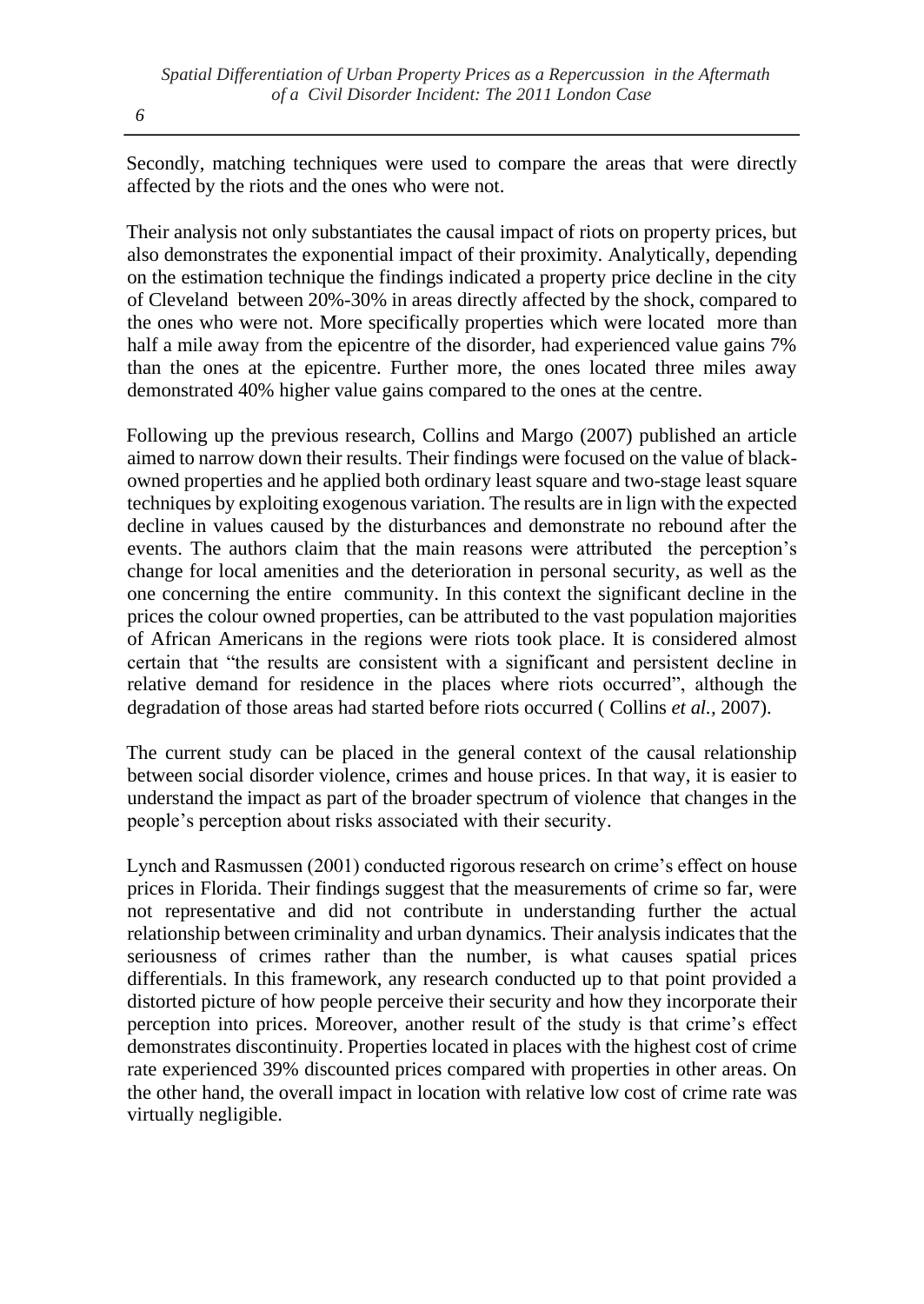Gibbons (2003) in his article "Crime and property prices" gives another dimension of the spatial effects of crime. Counter to human intuition, his conclusions indicate that burglaries have no tangible effect on house prices. On the contrary, arson, vandalism and graffiti have tremendous impact on house prices, since degrade the property assets physically. An in-depth view can partially interpret this trend. People who plan to move into an area possibly do not have a clear picture of local crime rates (especially in case where these are not exceptionally high) but certainly perceive the general conditions and the destruction of the neighbourhood. Therefore, any evident degradation of the neighbourhood as it is manifested by vandalism has a direct impact on people's willingness to pay for a property.

In accordance with the literature and consistent with its results is the research study by Braakmann (2017). The researcher used street level data from the British police in order to analyse the impact of three different types of crimes on property prices in England and Wales. The results indicate that house prices decline by 0.6–0.8% for every anti-social behaviour in the same street. An equivalent increase in violent crime leads to a decrease in prices by 0.6-1.6% whereas an equivalent raise in non-violent crime rates results in 0.2-0.4% decline of the house prices. Lastly, his findings confirm that property crimes have a negligible or positive impact on house prices. The author underlines that the latter finding is due to the weak identification strategy and the entailed endogeneity (reverse causality).

### **3. Methods of Analysis**

### **3.1 Difference-in-Differences**

One of the main econometric techniques is the Difference in Differences (DID) methodology. It is extensively used to isolate and estimate the impact of an exogenous shock or a policy on a characteristic of a group.

The technique assumes the existence of two similar ideally identical groups, control and treatment, from which the latter one has been affected by an exogenous shock. The critical underlined condition for the application of the DID methodology is that both these groups have experienced parallel trends before the aforementioned shock. In that case, any additional change in the trend of the observed characteristic of the intervention group in relation to the change in the trend of the observed characteristic of the control group, is attributed to the event that occurred (Columbia University, 2013).

### *3.1.1 Hedonic Regression in a DID Framework*

The typical OLS model developed in a DID framework is the following:

 $Y = \beta_0 + \beta_1 * [Time] + \beta_2 * [Tree1] + \beta_3 * [Time*Tree1] + v_i$  (1)

Where: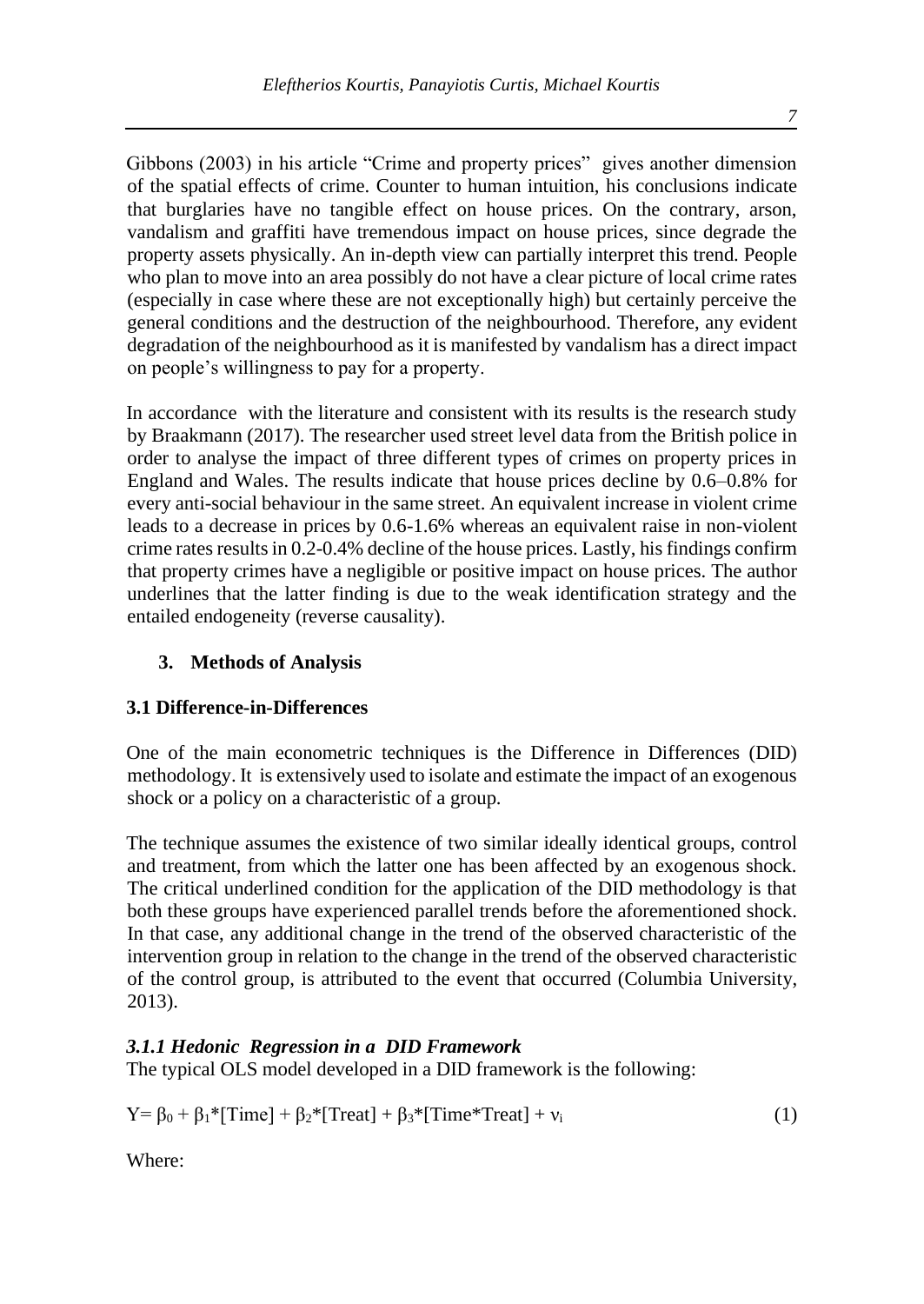Y: variable of interest;

Treat dummy: equals one, in case the observation is from the treatment group; Time dummy: equals one, in case the observation is after the exogenous shock; Treat x Post dummy: equals one, in case the observation is from the treatment group and after the intervention;

 $β_3$  is the coefficient of the intervention and it captures the unbiased effect of the intervention;

ν<sup>i</sup> is the error term.

Since it is desirable to verify that the two selected groups are similar, the main difficulty of the DID technique is to identify the appropriate control in relation to the selection of the treatment one. Apparently, it is impossible to claim that two different groups are identical in every aspect. However, slight differences are in align with the DID methodology, since the parallel trend assumption holds, and therefore it can be delivered without violation of the validity of the technique.

### **3.2 Geographical Reference**

Any address in London can be specifically distinguished by its postcode. According to the Office for National Statistics (2018), postcodes are "alphanumeric references comprising an outward code of 2-4 characters and an inward code of three characters. Every postcode in the United Kingdom consists of 4 parts each of which corresponds to a specific geographical area. It is important to mention also that the postcode units get updated constantly based on the needs of the public service (Figure 1).



*Figure 1. London postcode districts*

*Source: On the world map (2019).*

Another geographical reference that is also used in the current study is the boroughs, that are marked in the following Figure 2.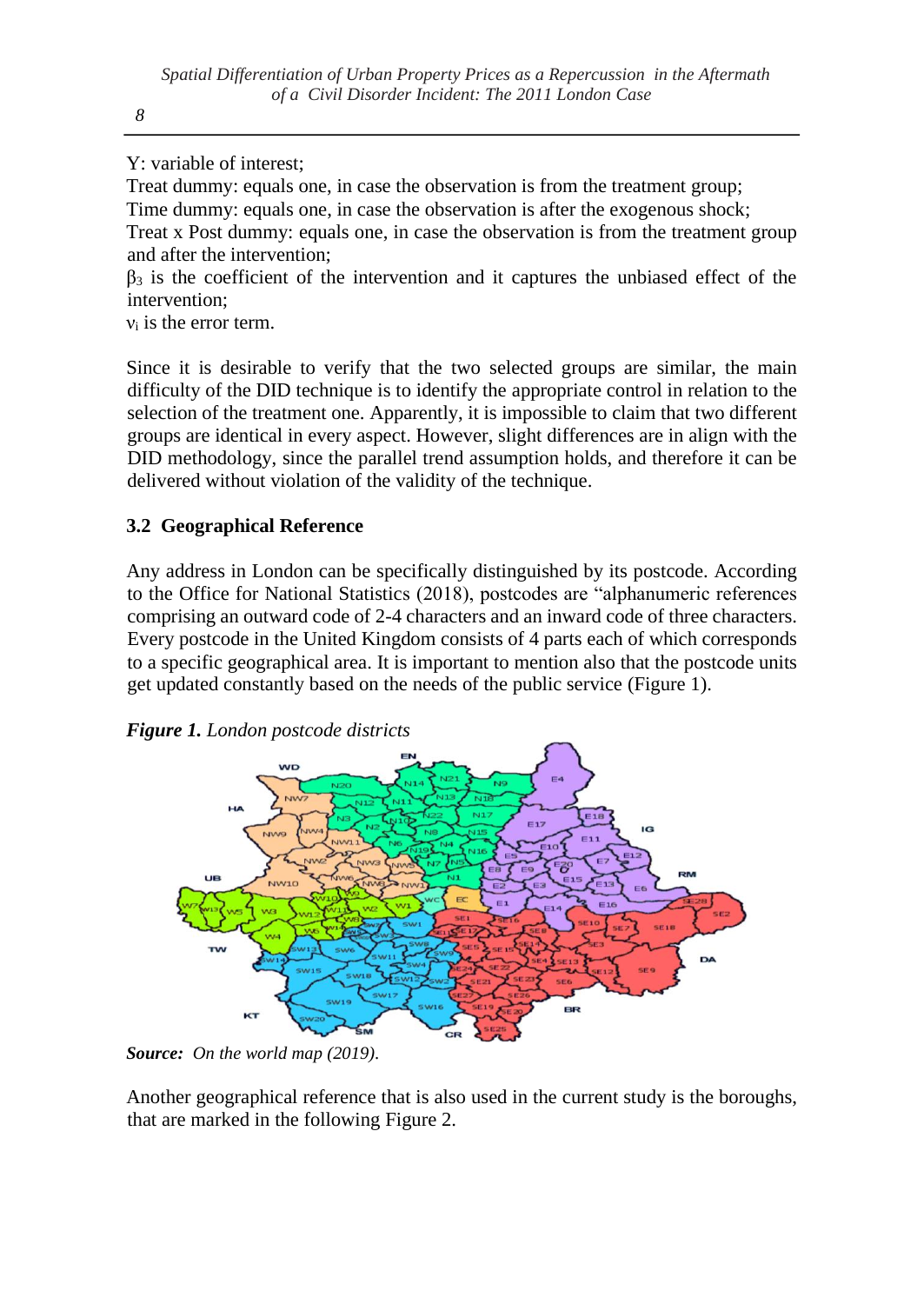

*Source: On the world map (2019).*

#### **4. Data and Study Areas**

#### **4.1 Data**

The data of the study have been obtained by HM Land Registry, which is the non-Ministerial department of the UK government responsible for the recording of any leases, mortgages and most importantly, any changes in the ownership of the vast majority of properties in England and Wales. It is the most credible source of data for English properties and one of the largest in Europe. It includes the actual transaction price, the date of transfer, the postcode of the property, its exact location (street, town/city, district, county) the property type (detached, semi-detached, terrace, flat / maisonette, other), the estate type (freehold / leasehold) and a unique identifier code to distinguish each property.

It is worthy to mention that the datasets obtained for the postcode districts of interest were not solely located in Southwark and Croydon boroughs. Postcode's geographical segregation is not always aligned entirely with the London's boroughs. Therefore, the same district might be part of more than one borough. In this case the datasets were modified to include the properties located solely in the boroughs of interest (different development and property policies implemented by the local authorities might lead to biased results). Moreover, Land Registry explicitly states that since a transaction takes place it takes approximately two weeks to two months to be recorded. Inherently, real estate is an asset that takes time to change hands and therefore, any transaction that happened after the riots does not necessarily reflect their impact. For these reasons, i.e. the delay in recording the transaction and the delay of the riot impact to be reflected in prices, it was decided to drop the data up to three months after the end of the civil disorder. Lastly, outliers (mostly units that were sold for multiple millions) that accounted for 1% were trimmed from the dataset.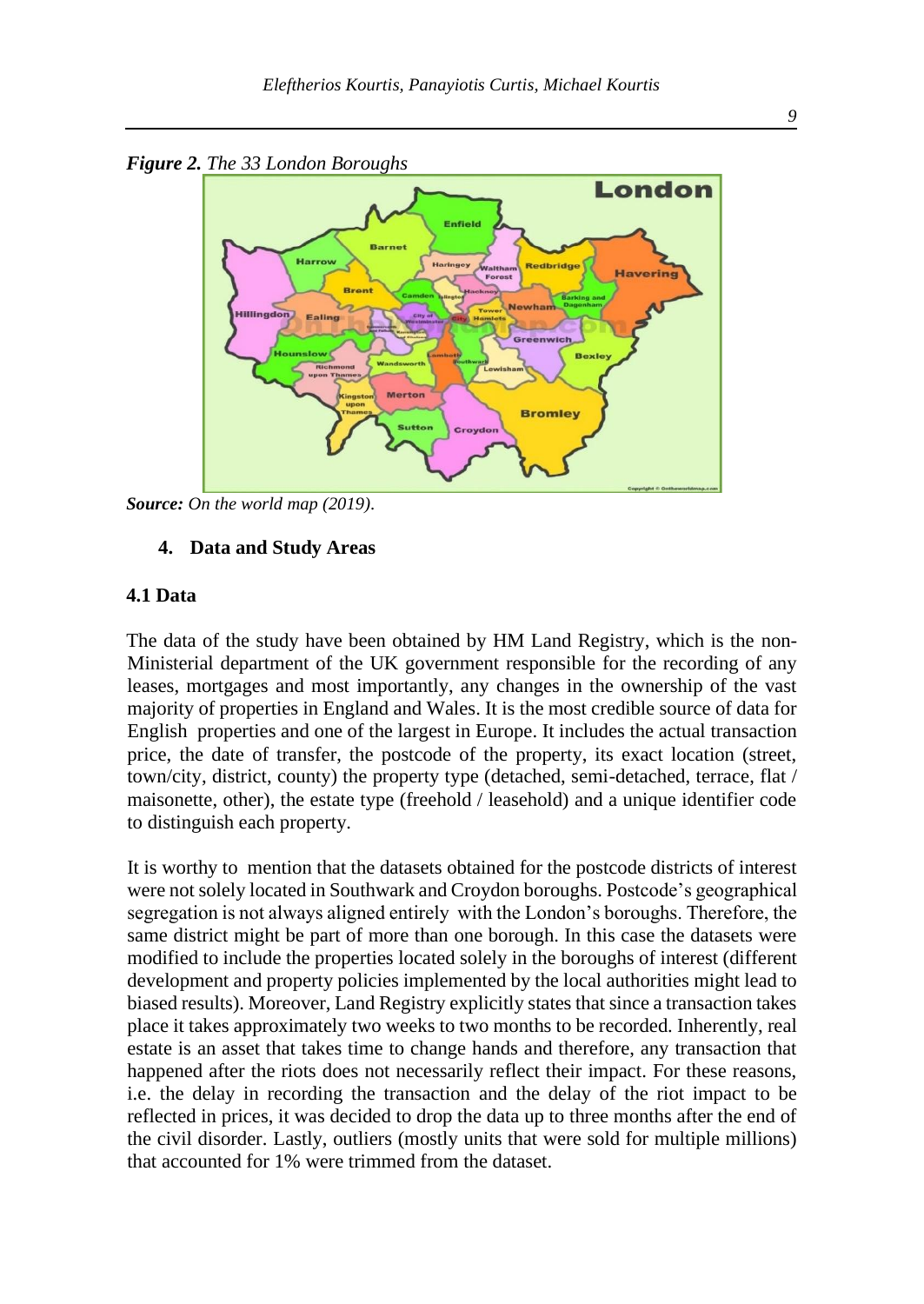### **4.2 Study Αreas**

Identifying the appropriate study areas was a crucial part of this research project. The validity of the DID method lies on the logit comparison of the control and treatment group. Therefore, a substantial part of the time was invested in choosing comparable areas that are naturally suitable for the application of the method (Figure 3).

### *Figure 3. Riot-related crimes in London*



*Source: Bell, Jaitman and Machin (2013).*

Observing the above maps it is quite evident that the events were spread almost to the entire London territory. Ideally, the selected groups must have similar socio-economic and population characteristics. However, this similarity is not fundamental for the application of the method. In case these characteristics are relatively fixed, which probably are because districts change slowly relative to the period of analysis (short term analysis 2009-2014), then these differences between the two groups can explain difference in price levels, rather than differences in the evolution of the trends. However, it is useful to prove their similarities in case another shock (potentially unobserved) has affected part of the population in an area e.g. the black people. In this case if one of the groups has significantly larger portion of black people and the shock coincides with the riot shock then the variation will entirely be attributed to the riots. Fundamentally, this would bias the estimates and mislead the results.

Correspondingly, the areas under comparison should be located in the same borough. By studying areas located in the same administrative "unit" we aim to control for the different policies followed by the London borough councils which potentially affect the local development framework and therefore the property prices.

The social science literature that attempted to delve into the fundamental socioeconomic reasons that trigger riots has been generally based on city level data. Though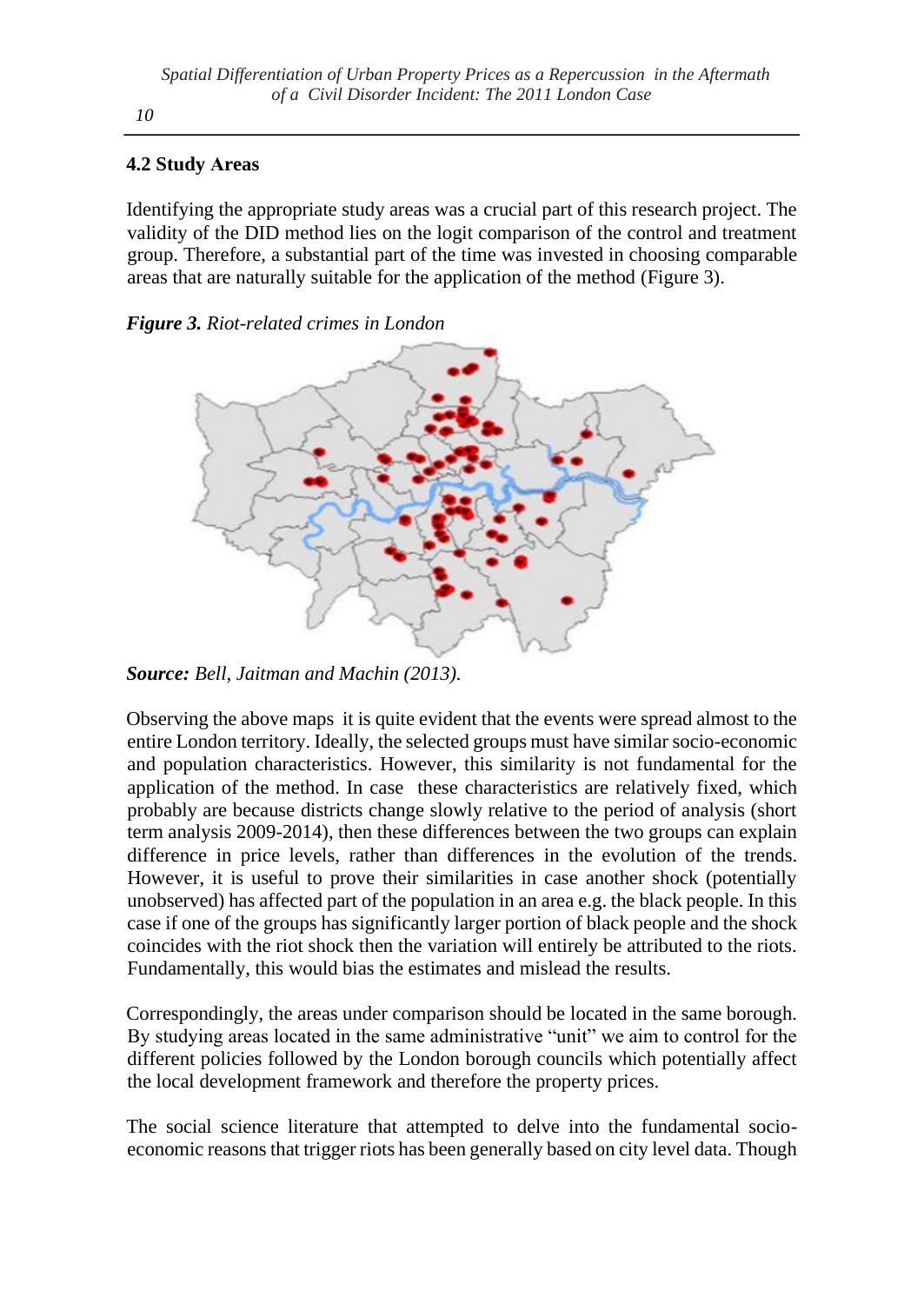scientific consistency implies that in the current study the same approach must be followed, this would drastically increase the endogeneity of the analysis. Various unobserved variables would increase the result's bias and would be misinterpreted as riot effect. Otherwise, the assumption implies that London experienced the same trends in all aspects across space. The size and the plethora of dynamics in a star city like London for instance the gentrification phenomenon, deviate spatially and this would fundamentally enhance the biasness and falsify the estimates of this study. In this context it was decided to use either postcode sectors or postcode districts. Initially, postcode sectors have been tested because similar studies estimate that the impact of criminal activities (not riot-related crimes) is inherently local. However, two issues arise with that geographical level of analysis.

Firstly, the transactions that take place in postcode sectors every quarter are not sufficient enough to produce statistically significant results. In this framework, postcode districts can offer larger number of transactions which can eventually deliver statistically significant results. Apart from the statistical perspective there is also another issue that favors the district-based analysis. When extensive shocks, like riots strike, then the reputation of a larger area, much broader than a typical postcode sector is tarnished. Subsequently, people's willingness to invest in a property is affected more by the news and the overall reputation of the area rather than the actual possibility of civil disorder and destruction in the neighbourhood of interest.

This approach is consistent with the research of Collins and Smith (2006). Though initially their analysis was conducted on neighbourhood level, their findings suggest that there is a negative riot coefficient almost with the same absolute value regardless the use of a narrow or broad riot tract. Fundamentally, the current research study must focus on postcode districts that were affected and destructed mostly by the 2011 riots.

#### *4.2.1 Matching Maps to Postcodes*

For the development of the DID analysis it is fundamental to match the above maps to specific locations and in that way, select the appropriate control and treatment group. Guardian covered in detail the social unrest and after the end of the violent events collected the verified incidents and provided analytic information about the time, the location and the type of the criminal action (loot, arson, windows destruction etc) (Rogers *et al.,* 2011).

The Guardian's dataset includes the violent incidents that took place all over England and therefore has been cleaned to focus exclusively in London. It is worth to mention that for some incidents the longitude and the latitude have been provided instead of the postcode reference. In these cases, the "Latitude Longitude" tool which is deployed for the conversion of geographical coordinates to addresses, has been used to identify and match the geographical points to the corresponding postcodes.The process of narrowing down the areas based on Guardian's postcode incidents pointed CR0 and SE17 postcode districts located in Croydon's and Southwark's boroughs accordingly.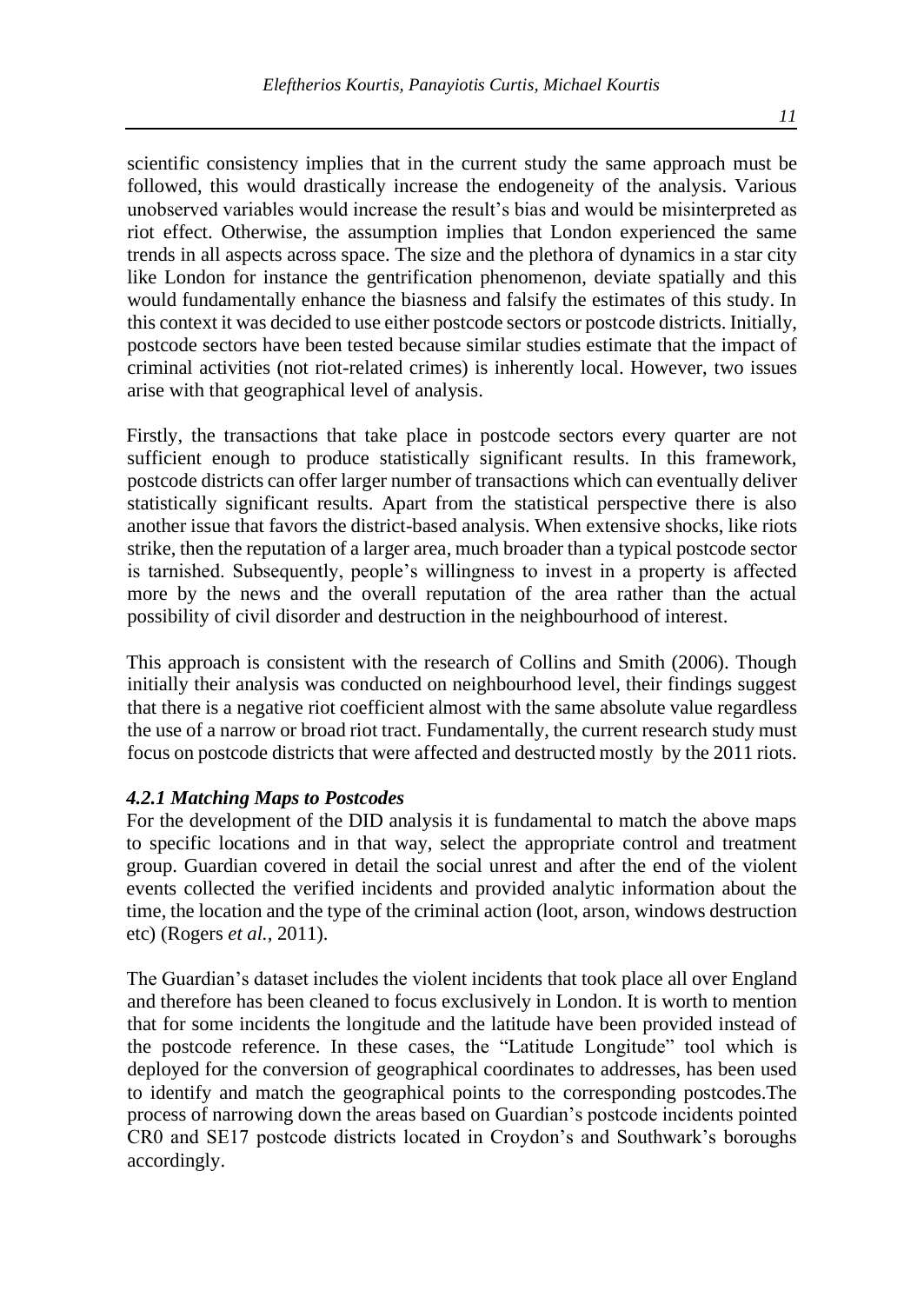#### *12*

### **4.3 Similarities and Parallel Trend Criteria**

The fundamental assumption based on which every DiD econometric analysis is developed, is that the control and treatment group have experienced same trends before the strike of the riot shock. This condition is necessary in order to justify that any deviation that is observed during the post period can be attributed to effect of the treatment and not to the effect of another unidentified characteristic. In this way we can establish the causal impact of the shock to the variable of interest.

At this point it is essential to clarify that for the graphs presented in this research work the following abbreviations apply (Table 1):

| Abbreviation   | Corresponds to:                |
|----------------|--------------------------------|
| Q1             | 10 Aug $2009 - 9$ Nov $2009$   |
| Q <sub>2</sub> | $10$ Nov $2009 - 9$ Feb $2010$ |
| Q <sub>3</sub> | 10 Feb $2010 - 9$ May 2010     |
| Q4             | 10 May $2010 - 9$ Aug $2010$   |
| Q <sub>5</sub> | 10 Aug $2010 - 9$ Nov $2010$   |
| Q6             | $10$ Nov $2010 - 9$ Feb $2011$ |
| Q7             | 10 Feb $2011 - 9$ May $2011$   |
| Q8             | $10$ May $2011 - 9$ Aug $2011$ |

*Table 1. Pre-treatment period quarters*

*Source: Own study.*

Indeed, the SE17 (treatment group, Southwark) and SE22 postcode districts demonstrated parallel property prices trends before the 2011 London riots. Figure 4 substantiates the similar price dynamics of the under-comparison areas.

*Figure 4. Average Transaction price for SE17, SE22 postcode districts, Aug 2009 – Aug 2011.*

**Average transaction price per postcode district**

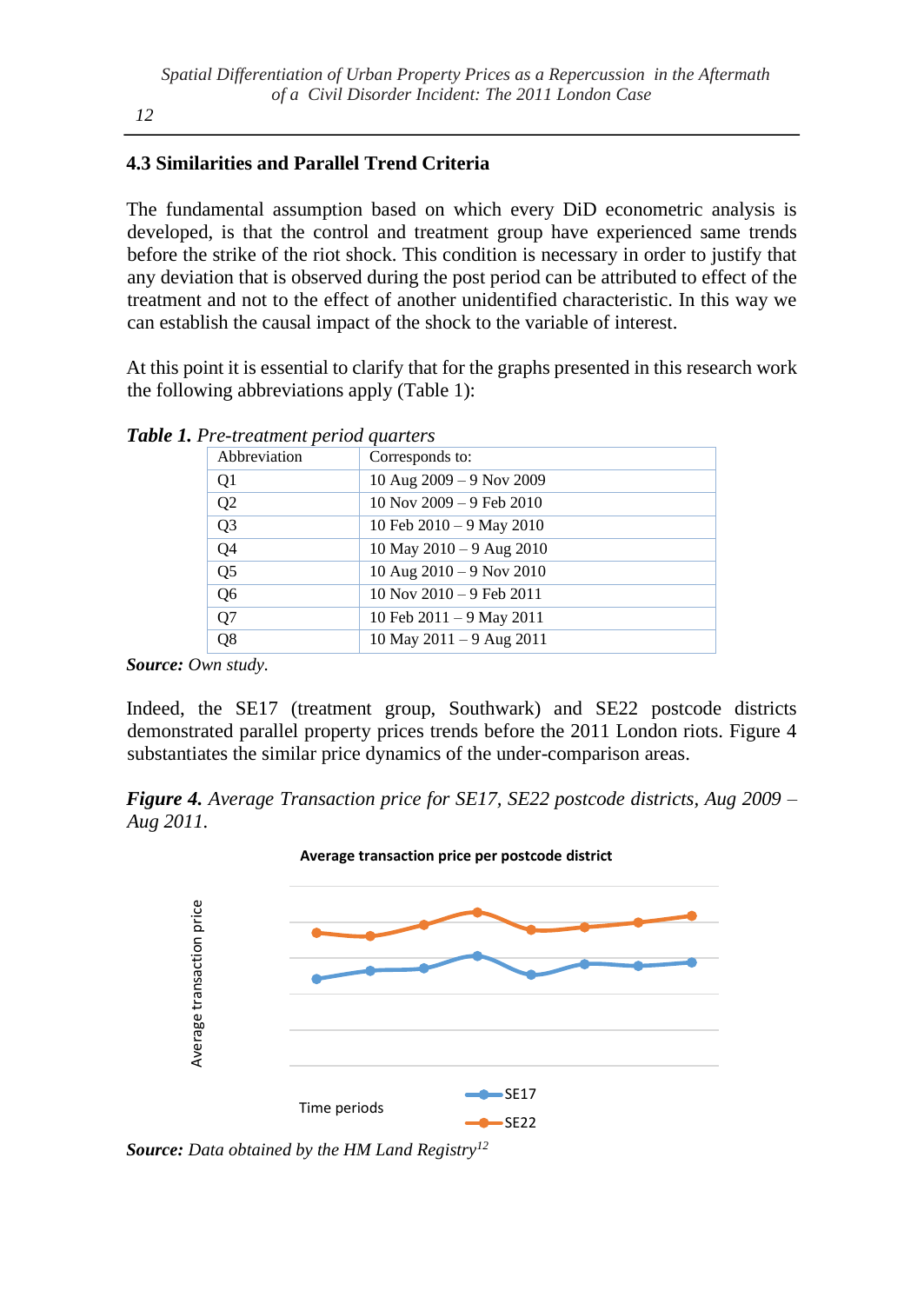Accordingly, postcode districts CR0, SE5 demonstrated similar price dynamics during the pre-riot period (Figure 5).

*Figure 5. Average Transaction price for SE25, CR0 postcode districts Aug 2009 - Aug 2011* 



*Source: Data obtained by the HM Land Registry<sup>1</sup>*

The above graphs illustrate the pre-riot period  $(2009 - 2011)$ , which extends two years prior to the civil disorder. Apart from the parallel trends the above areas present similar socio-economic composition and therefore it is reasonable to develop the DID analysis.

### *4.3.1 Descriptive Statistics*

Table 2 below demonstrates information for the socio-economic and racial composition as well as the property characteristics of the four districts for 2011, that establish the homogeneous nature of the districts exploited in DID analysis. The only source of concern is the more dynamic population of SE17 postcode district relative to the population composition of SE22 postcode district, which can potentially bias the results. The figures were calculated from the data available at the Nomis database which is provided by the Office for National Statistics. Accordingly, the household expenditures were estimated based on data available at the London's datastore which is provided by the Greater London Authority (GLA). **Example 12** Time periods<br> **Example 12** Time periods<br> **Example 12** Time periods<br> **Source:** Data obtained by the HM Land Registry'<br>
The above graphs illustrate the pre-riot period (2009 – 2011)<br>
years prior to the civil di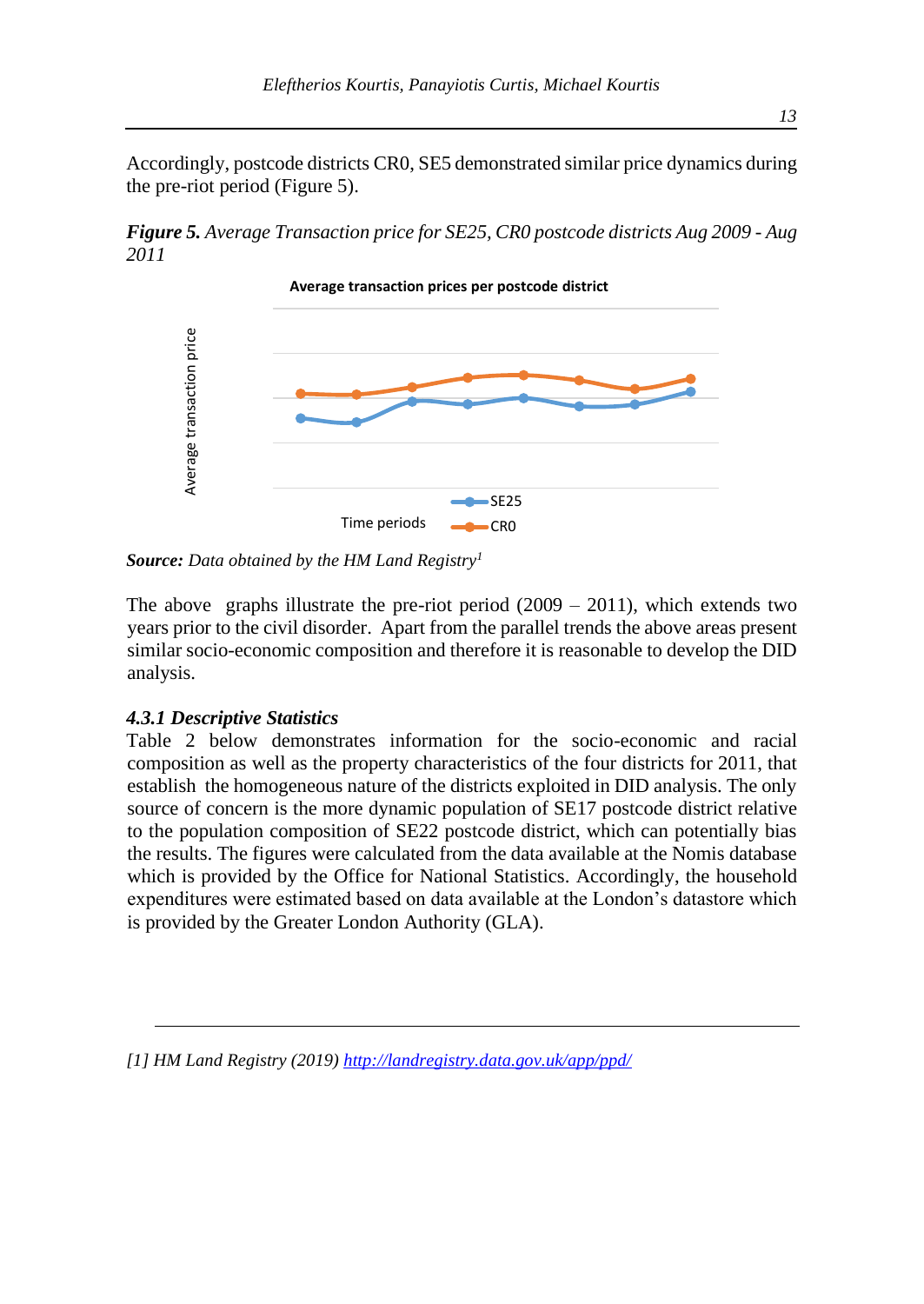*14*

|                                               | 1 <sup>st</sup> Comparison |       | 2 <sup>nd</sup> Comparison |             |
|-----------------------------------------------|----------------------------|-------|----------------------------|-------------|
|                                               | <b>SE25</b>                | CR0   | <b>SE22</b>                | <b>SE17</b> |
| Age clusters <sup>1</sup>                     |                            |       |                            |             |
| $0 - 17$                                      | 26%                        | 26%   | 20%                        | 22%         |
| 18-24                                         | 9%                         | 9%    | 7%                         | 13%         |
| 25-29                                         | 8%                         | 8%    | $10\%$                     | 12%         |
| 30-44                                         | 25%                        | 24%   | 33%                        | 26%         |
| 45-59                                         | 20%                        | 18%   | 18%                        | 16%         |
| $60+$                                         | 12%                        | 15%   | 12%                        | 11%         |
| Employment per ethic group <sup>1</sup>       |                            |       |                            |             |
| White                                         | 91.3%                      | 92.3% | 95.7%                      | 91.6%       |
| <b>Black</b>                                  | 84.4%                      | 85.1% | 84.9%                      | 80.5%       |
| Asian                                         | 89.7%                      | 91.6% | 93.5%                      | 86.5%       |
| Mixed                                         | 81.2%                      | 84.8% | 87.5%                      | 83.8%       |
| Religion <sup>1</sup>                         |                            |       |                            |             |
| Christians                                    | 61%                        | 55%   | 49%                        | 55%         |
| Muslims                                       | 7%                         | $8\%$ | 4%                         | 12%         |
| Other religion                                | 4%                         | 8%    | 2%                         | 3%          |
| No religion                                   | 20%                        | 21%   | 35%                        | 22%         |
| Housing stock composition <sup>1</sup>        |                            |       |                            |             |
| Households with central heating               | 95.8%                      | 97.1% | 97%                        | 96.7%       |
| Average people per household                  | 2.3                        | 2.5   | 2.3                        | 2.4         |
| Average rooms per household                   | 4.5                        | 4.8   | 4.6                        | 4.0         |
| Average bedrooms per household                | 2.3                        | 2.4   | 2.4                        | 2.1         |
| % of Total Household Expenditure <sup>2</sup> |                            |       |                            |             |
| Convenience Goods                             | 12%                        | 11%   | 10%                        | 12%         |
| <b>Bulky Goods</b>                            | 6%                         | 7%    | 6%                         | 6%          |
| Not Bulky Goods                               | 13%                        | 12%   | 11%                        | 10%         |
| Restaurants/ Pubs / Take-away                 | 6%                         | 7%    | 7%                         | 6%          |
| Leisure                                       | 3%                         | 3%    | 3%                         | 3%          |
| Health/Education                              | 49%                        | 48%   | 52%                        | 52%         |
| Other goods and services                      | 11%                        | 12%   | 11%                        | 9%          |

|--|

*Sources: [1] Nomis Database (2014), [2] London Datastore (2013*).

The following Table 3 demonstrates characteristics regarding the properties located at the areas of interest. Despite the major differences observed, these dissimilarities do not bias the findings since they have been incorporated in the models. However, this heterogeneity may reflect other unobserved differences between the areas, which can potentially bias the results.

It is worth mentioning that one of the major components that characterises the overall composition of an area is the average income. The Office for National Statistics does not publish data regarding the income at a postcode districts level. The only data related to the income of people is structured on local authority level, which does not serve the aim of the current study.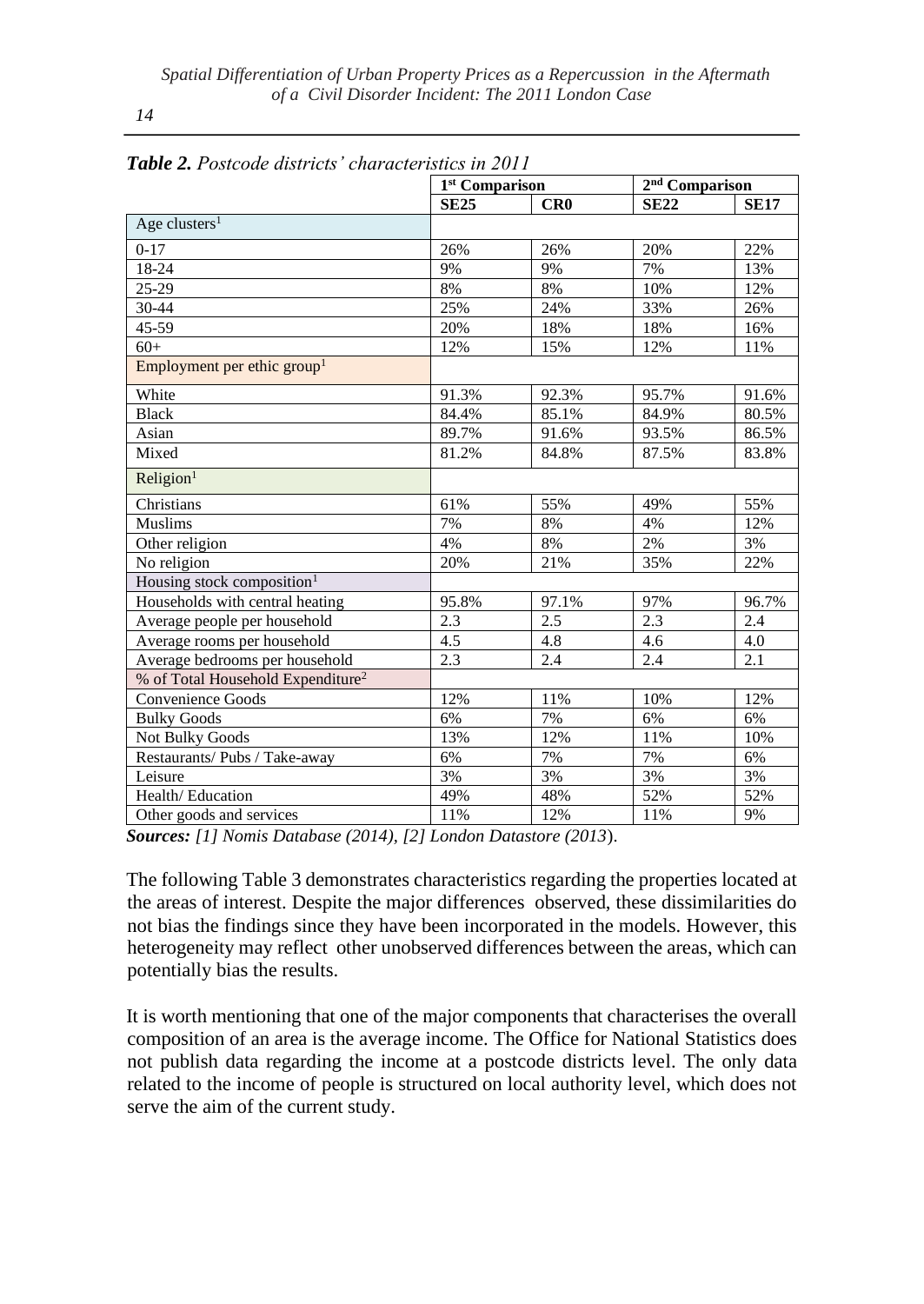|                 |             | 1 <sup>st</sup> Comparison |       | $2nd$ Comparison |
|-----------------|-------------|----------------------------|-------|------------------|
|                 | <b>SE17</b> | <b>SE22</b>                | CR0   | <b>SE25</b>      |
| Property type   |             |                            |       |                  |
| Detached        | 0.4%        | 1.1%                       | 5.3%  | 1.7%             |
| Semi-detached   | 1.0%        | 11.2%                      | 18.3% | 9.5%             |
| Terraced        | 15.8%       | 35.6%                      | 44.3% | 47.5%            |
| Flat/Maisonette | 82.4%       | 51.8%                      | 31.9% | 40.9%            |
| Other           | 0.4%        | $0.3\%$                    | 0.2%  | 0.3%             |
| New built?      |             |                            |       |                  |
| <b>New</b>      | 83.7%       | 98.1%                      | 85.8% | 90.0%            |
| Old             | 16.3%       | 1.9%                       | 14.2% | 10.0%            |
| Estate type     |             |                            |       |                  |
| Freehold        | 17.1%       | 47.0%                      | 54.6% | 48.0%            |
| Leasehold       | 82.9%       | 53.0%                      | 45.4% | 52.0%            |

*Table 3. Property characteristics*

*Source: Office for National Statistics (2019).*

### **5. Empirical Analysis**

#### **5.1 Econometric Specification**

The OLS model applied for the specification of the DID estimator was constructed, based on available characteristics of properties at the Land Registry database. Additionally, the model incorporates quarterly time fixed effects and district fixed effects in order to control for the price trends attributed to the post-crisis period and the unobserved heterogeneity between the under-comparison areas. Lastly, the typical interaction dummy is replaced by two dummies representing the impact of different periods. The first dummy corresponds to the first year after the riots whereas the second interaction dummy corresponds to the impact of the second and the third year after the riots. The deployment of these dummies will contribute to understand not only the level of the effect, but also the variation of the impact and its time horizon.

The model used has the following structure:

Ln(Pit) =  $\alpha$  +  $\beta$ 1\*property +  $\beta$ 2\*estate + $\beta$ 3\*new +  $\beta$ 4\*treat +  $\beta$ 5i\*i.quarter\_Year +  $β6*short term + β7long term + εit$ 

Where:

*Ln(Pit)* : natural logarithm of property sales price for postcode i in a given period t; *α* : constant;

*property* : control variable for the different types of properties, equals 1 for detached properties, 2 for semi-detached properties, 3 for flats/maisonettes, 4 for terraced, 5 for other types of property;

*estate* : dummy variable, equals 0 for freehold property, 1 for leasehold;

*new* : dummy variable, equals 0 for old building, 1 for new;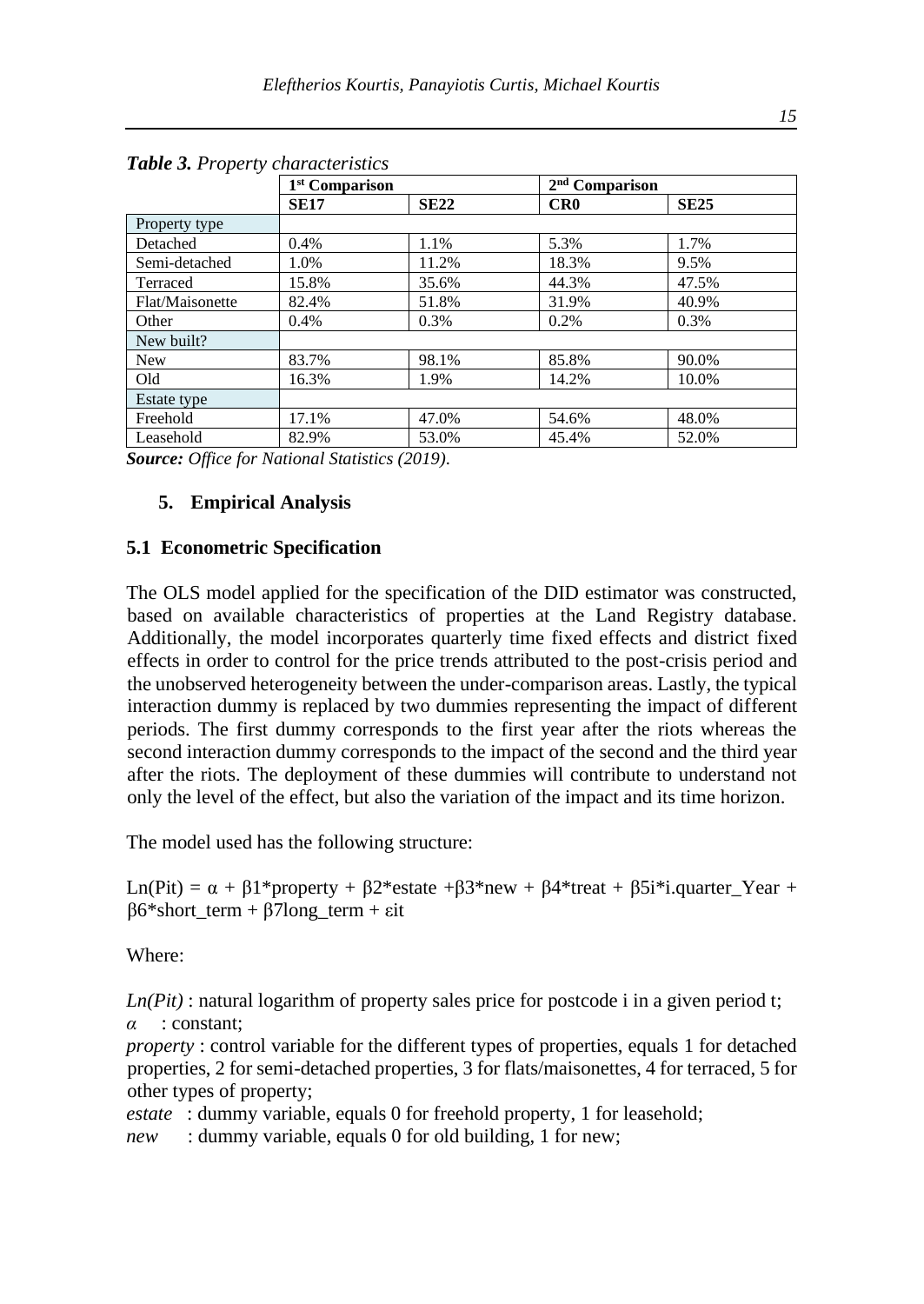*treat* : dummy equals 0 for control area (SE22, SE25), 1 for treatment area (SE17, CR0);

*i.quarter*: dummy variable indicating the quarter during which the transaction took place;

*short term*: Interaction dummy equals 1 if the transaction is at the treatment area and during the first year after the end of riots, otherwise 0;

*long\_term*: Interaction dummy equals 1 if the transaction is at the treatment area and during the first year after the end of riots, otherwise 0.

Though three-year horizon is not considered long term for real estate investments the term has been used for the better understanding of the study.

The theoretical assumption made in this study is that riots will have a short to medium term impact on property prices. Therefore, the period of analysis extends up to three years after the shock and does not continue further on. The strong fundamentals of London real estate market such as the supply constraints due to horizontal (Green belt), the vertical restrictions (height restrictions) and the highly regulated environment in conjunction with the diachronic demand and the gentrification phenomenon, would eliminate any negative shock on property prices.

Moreover, the turmoil in the global economy and the institutional and political instability of other countries affect primarily London's real estate market probably more than any other. Specifically, many studies and reports demonstrate that London house prices are partly linked to the local dynamics. For example, during 2014-2015 London has experienced a boost in property prices partly because of the riots in Egypt and the Greece's recession and later its referendum to leave the Eurozone (Karaian, 2014).

Lastly, but most importantly, an additional reason for which the period is constrained is the general economic impact of Brexit and its implications on the real estate market, which could not be controlled for. In that framework, the impact would be a multidimensional, poly-parametric and it would be much difficult to isolate the causal effect of London riots to house prices.

# **5.2 Results**

Applying the aforementioned model after the modifications regarding the interaction dummy, we get consistent results for both comparisons as shown below. Analytically for the District Comparison SE17 vs SE22, Southwark Borough (Table 4):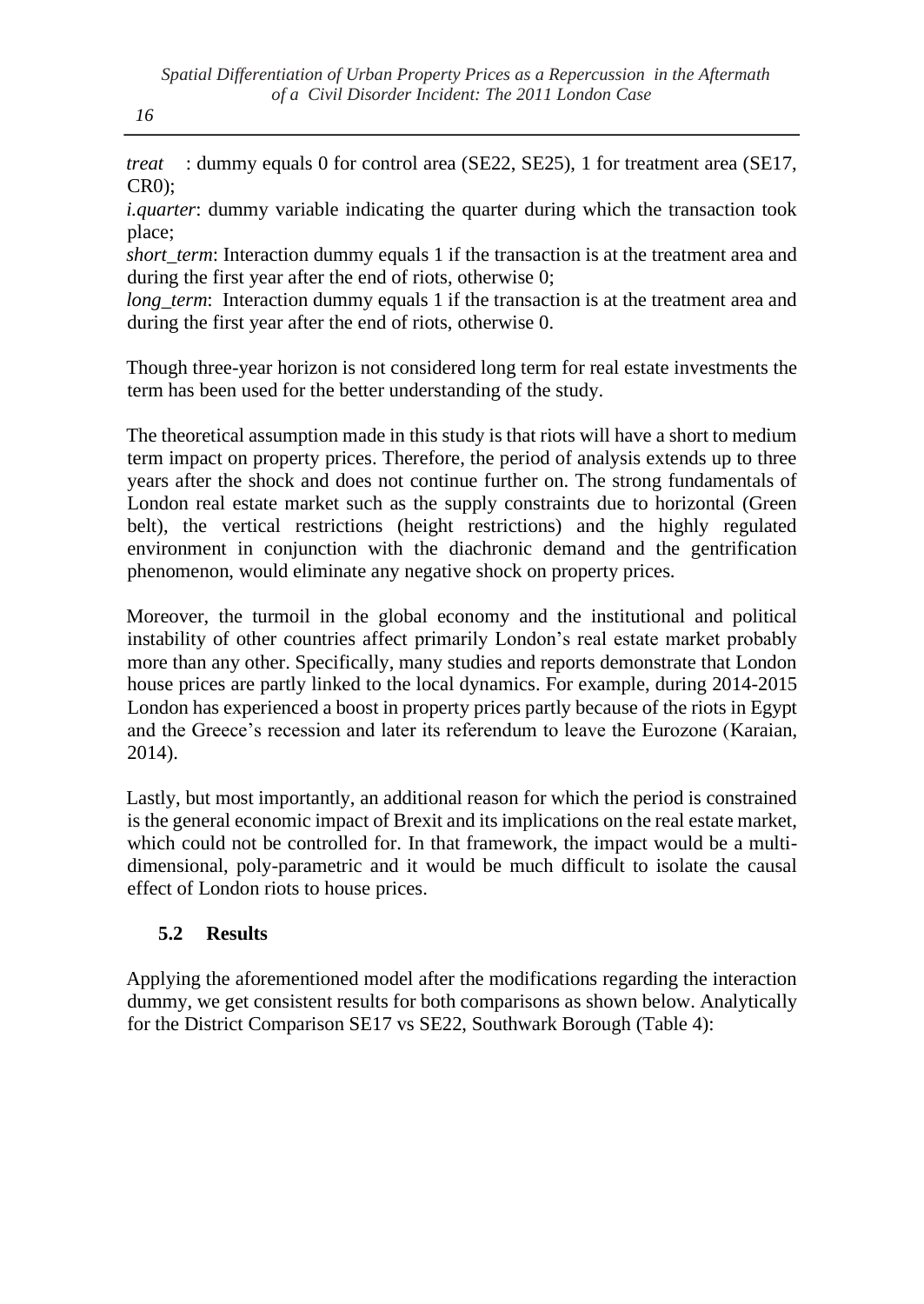| Dependant variable. En $\mu$ |                   |
|------------------------------|-------------------|
| Model I                      | Model II          |
|                              | $-.079***(.0112)$ |
|                              | $.135***(.0249)$  |
|                              | $-.724***(.0124)$ |
| $-.344***(0.0245)$           | $-.149***(.0186)$ |
| $-.054(0.0478)$              | $-.041(.0357)$    |
| $-.032(0.0332)$              | $-.050**(.0252)$  |
| YES                          | YES               |
| 12.706***(.0339)             | 13.292***(.0443)  |
| 3,564                        | 3,564             |
| 0.165                        | 0.612             |
|                              |                   |

| <b>Table 4. OLS Estimates SE17 vs SE22</b> |  |
|--------------------------------------------|--|
| Denendant variable: $I_n(P)$               |  |

*Source: Own study.*

The dependant variable is the Ln of property price in both models. The *property type* variable is equal to 1 for detached properties, 2 for semi-detached, 3 for flat / maisonette, 4 for terraced and 5 for other type. *New* dummy is 0 for old properties and 1 for new built properties. *Estate type* dummy equals 0 for freehold property, otherwise 1. *Treat* dummy is 0 for transaction in SE22 postcode district and 1 for SE17 postcode district. The  $I<sup>st</sup>$  *year interaction* dummy is 1 for transaction happened within one year after the end of the riots at the SE17 postcode districts, otherwise 0. Accordingly,  $2^{nd}$  &  $3^{rd}$  *year interaction* dummy is 1 for transaction happened during the second and third year after the end of the riots at the SE17 postcode district, otherwise 0. The observation period ranges from two years before to three years after the end of the riots. Standard errors in parenthesis. \*p < 0.10, \*\*p  $< 0.05,$  \*\*\*p $< 0.01$ 

The District Comparison CR0 vs SE25, Southwark Borough is shown in Table 5:

| Dependant variable: Ln (r)   |                    |                   |
|------------------------------|--------------------|-------------------|
|                              | Model III          | Model IV          |
| Property type                |                    | $-.136***(.0039)$ |
| <b>New</b>                   |                    | $.215***(.0082)$  |
| Estate type                  |                    | $-.482***(.0063)$ |
| Treat                        | $.114***(.0163)$   | $.068***(.0117)$  |
| 1st year Interaction         | .003(.0307)        | $-.014(.0220)$    |
| 2nd & 3rd year interaction   | $-.037*(.0201)$    | $-.048***(.0145)$ |
| Quarterly time fixed effects | YES                | YES               |
| Constant                     | $12.036***(.0210)$ | 12.700***(.0207)  |
| <b>Observations</b>          | 9,934              | 9,934             |
| $R^{\wedge}2$                | 0.053              | 0.474             |

*Table 5. OLS Estimates, CR0 vs SE25*  $\mathbf{D}$   $\mathbf{D}$   $\mathbf{D}$   $\mathbf{D}$   $\mathbf{D}$   $\mathbf{D}$   $\mathbf{D}$   $\mathbf{D}$   $\mathbf{D}$   $\mathbf{D}$   $\mathbf{D}$   $\mathbf{D}$   $\mathbf{D}$   $\mathbf{D}$   $\mathbf{D}$   $\mathbf{D}$   $\mathbf{D}$   $\mathbf{D}$   $\mathbf{D}$   $\mathbf{D}$   $\mathbf{D}$   $\mathbf{D}$   $\mathbf{D}$   $\mathbf{D}$   $\mathbf{$ 

*Source: Own study.*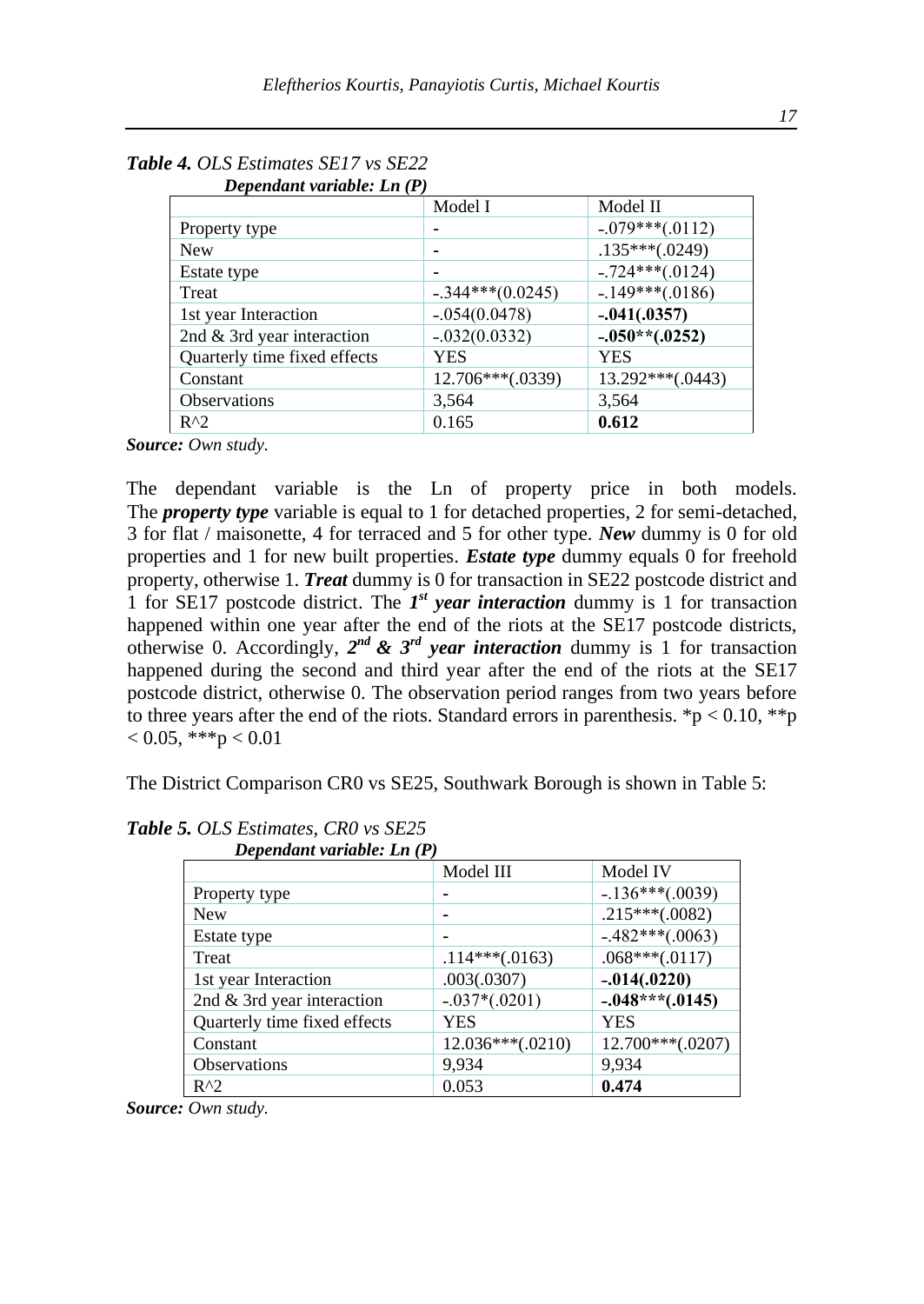*Notes: The dependant variable is the Ln of property price in both models. The property type variable is equal to 1 for detached properties, 2 for semi-detached, 3 for flat / maisonette, 4 for terraced and 5 for other type. New dummy is 0 for old properties and 1 for new built properties. Estate type dummy equals 0 for freehold property, otherwise 1. Treat dummy is 0*  for transaction in SE25 postcode district and 1 for CR0 postcode district. The 1<sup>st</sup> year *interaction dummy is 1 for transaction happened within one year after the end of the riots at the CR0 postcode districts, otherwise 0. Accordingly,*  $2^{nd}$  *&*  $3^{rd}$  *year interaction <i>dummy is 1 for transaction happened during the second and third year after the end of the riots at the CR0 postcode district, otherwise 0. The observation period ranges from two years before to three years after the end of the riots. Standard errors in parenthesis.* \*p  $< 0.10$ , \*\*p  $< 0.05$ , \*\*\*p  $<$ *0.01*

The two comparisons indicate almost identical effect in both cases. This consistency enhances the credibility of the results. Analytically, the social unrest appears to have statistically insignificant impact on house prices during the first year after the end of the shock. Therefore, no solid conclusion can be extracted regarding the very shortterm horizon of riot's effect. On the other hand, based on the statistical analysis, house prices declined 4,8% and 5% in CR0 and SE17 postcode districts accordingly.

The marginal difference between the two coefficients and the high  $R^2$  of the models presented, demonstrate the quality of the results and the explanatory power of the analysis. However, according to Census 2011 the treatment group in Croydon, CR0 district, is much larger in terms of both land and populations than the one in Southwark borough (SE17). In that regard, in our dataset might have been included transactions that were not affected by the riots making the overall impact less in magnitude.

There is also another concern relative to the endogenous nature of the current study. The observation period of 5 years is large enough to assume that no other shock happened that affected the results. In this case, the aforementioned variation might have been attributed to the interaction dummies and therefore to the riots which fundamentally produces biased results. For that reason, further steps have been chosen to ensure that the coefficients are not a product of a local unobserved shock, that coincidental to the civil disorder in the selected groups.

### **5.3 Further Analysis**

For the establishment of the results and the enhancement of the analysis credibility, further attempts to apply the DID methodology have been conducted. Specifically, the parallel trend condition has been tested for almost the entire London's boroughs at which riot-related incidents have taken place. Briefly, the below graphs summarize the price trends in the districts that were analysed. Specifically, postcode districts located in Haringey, Merton, Ealing, Lewisham Lambeth and in Peckham, did not fulfil the condition and therefore were not considered suitable.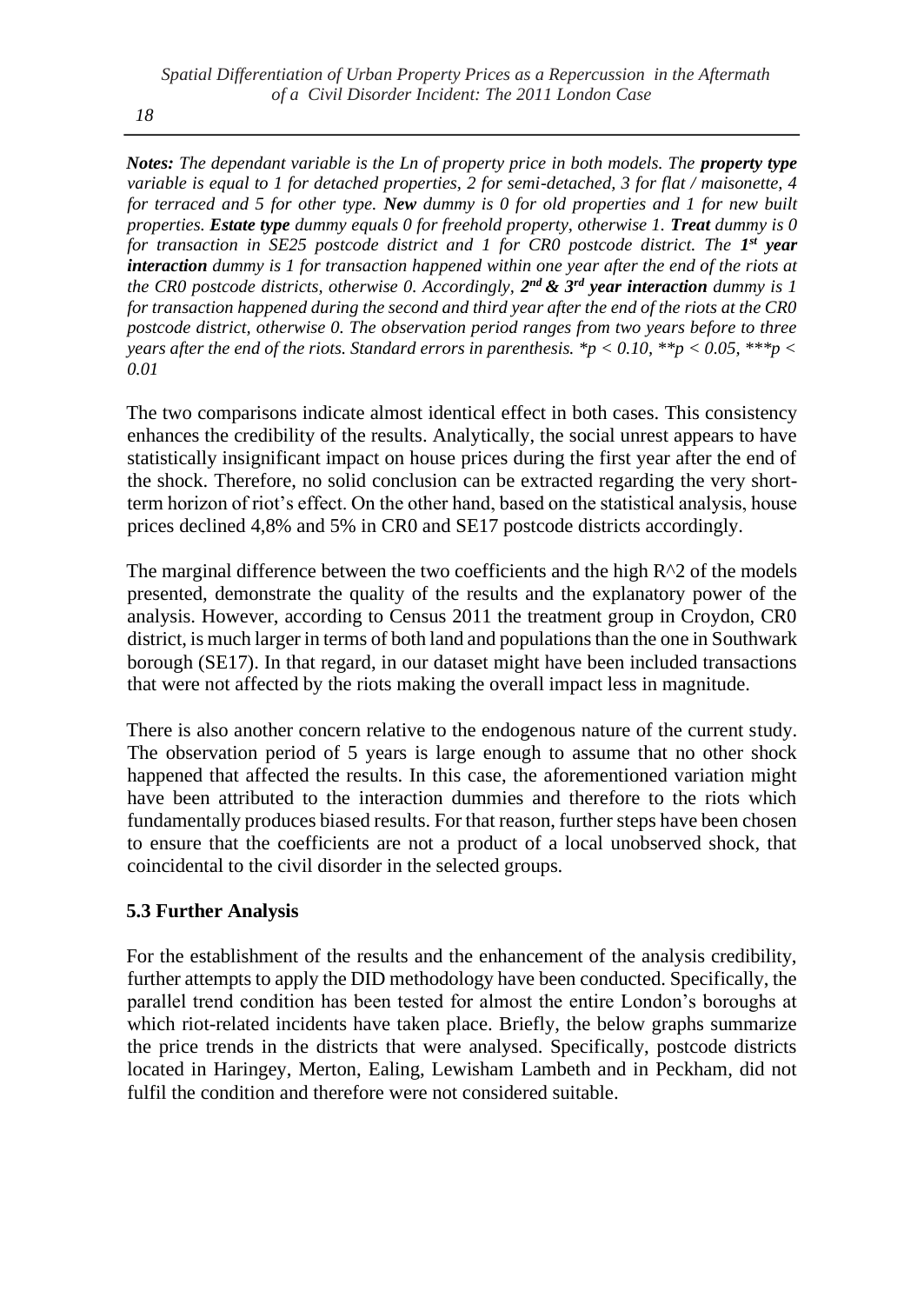*Figure 6. Average Transaction price for N17, N10 postcode districts Aug 2009 - Aug 2011*



*Source: Data obtained by the HM Land Registry<sup>12</sup>*

*Figure 7. Average Transaction price for SE15, SE22 (Peckham) postcode districts Aug 2009 – Aug 2011.* 



*Source: Data obtained by the HM Land Registry<sup>12</sup>*

*Figure 8. Average Transaction price for CR4, SW19 (Merton Borough) postcode districts Aug 2009 – Aug 2011*

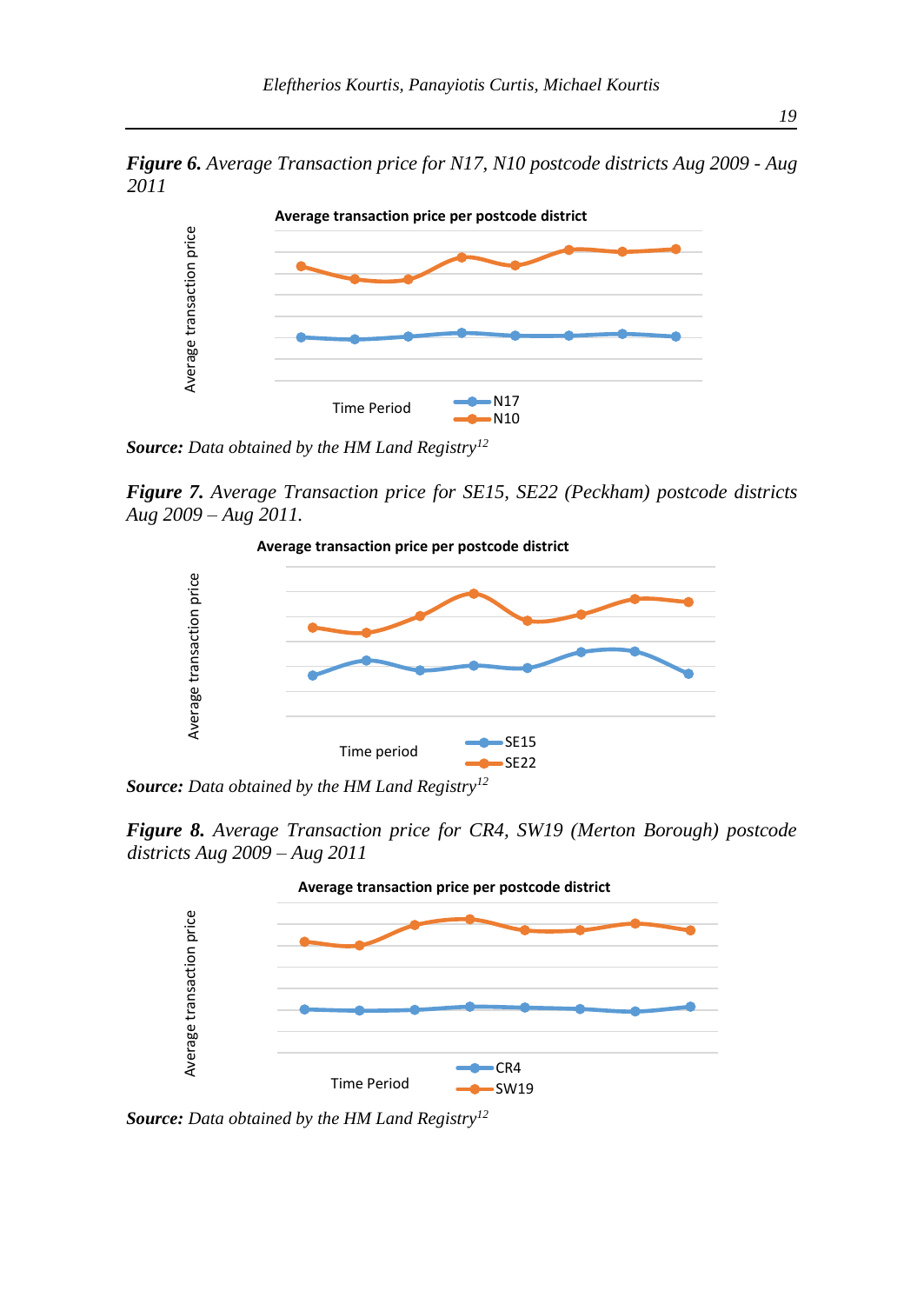*20*





*Source: Data obtained by the HM Land Registry<sup>12</sup>*

## **5.4 Limitations and Critique**

According to Bell *et al.* (2013) non riot crimes increased after the civil unrest. After the civil disorder the authorities imposed tougher sentences to riot-related crimes which deterred criminals and led them to commit other types of crimes. In this framework, since non-riot crimes have increased after the disorder this can potentially bias the results and demonstrate a significantly larger impact (price decline) attributed to the shock. On the other hand, the reduction of riot-related crimes can lead to an increase in house prices. The impact of this trade-off must be quantified. In the same framework can be placed any location-specific shock that affects positively or negatively house prices and coincides with the 2011 riots. For these reasons we remain reserved regarding the interpretation of the findings and their validity. between the model.<br>
Source: Data obtained<br>
Source: Data obtained<br>
5.4 Limitations and<br>
According to Bell *et*<br>
the civil disorder the which deterred crim<br>
framework, since no bias the results and d<br>
to the shock. On the<br>

Moreover, the model presented does not take under account any differences in the properties sold throughout the period and space. Apart from the property type (detached, semi-detached etc) the age (new/old) and the estate status (freehold / leasehold) which have been ruled out, energy efficiency and structural characteristics affect house prices. Though we presented the similar house composition of the postcode districts and therefore substantiated their comparability this does not necessarily mean that the properties that changed hands had similar characteristics. In that regard, the identification strategy that has been followed might produce biased results.

In addition and most importantly, it is vital to rule out the population dynamics and trends. Especially in case of London where prices are mostly determined by the demand observed, since supply is consecutively constrained, it is even more important to control for the population changes. The difficulty in incorporating the population's impact on house price is related to the data availability. Census survey is conducted every ten years which does not allow us to understand fully the changes across time. Any projection would be somewhat arbitrary and would not increase the explanatory power of the model.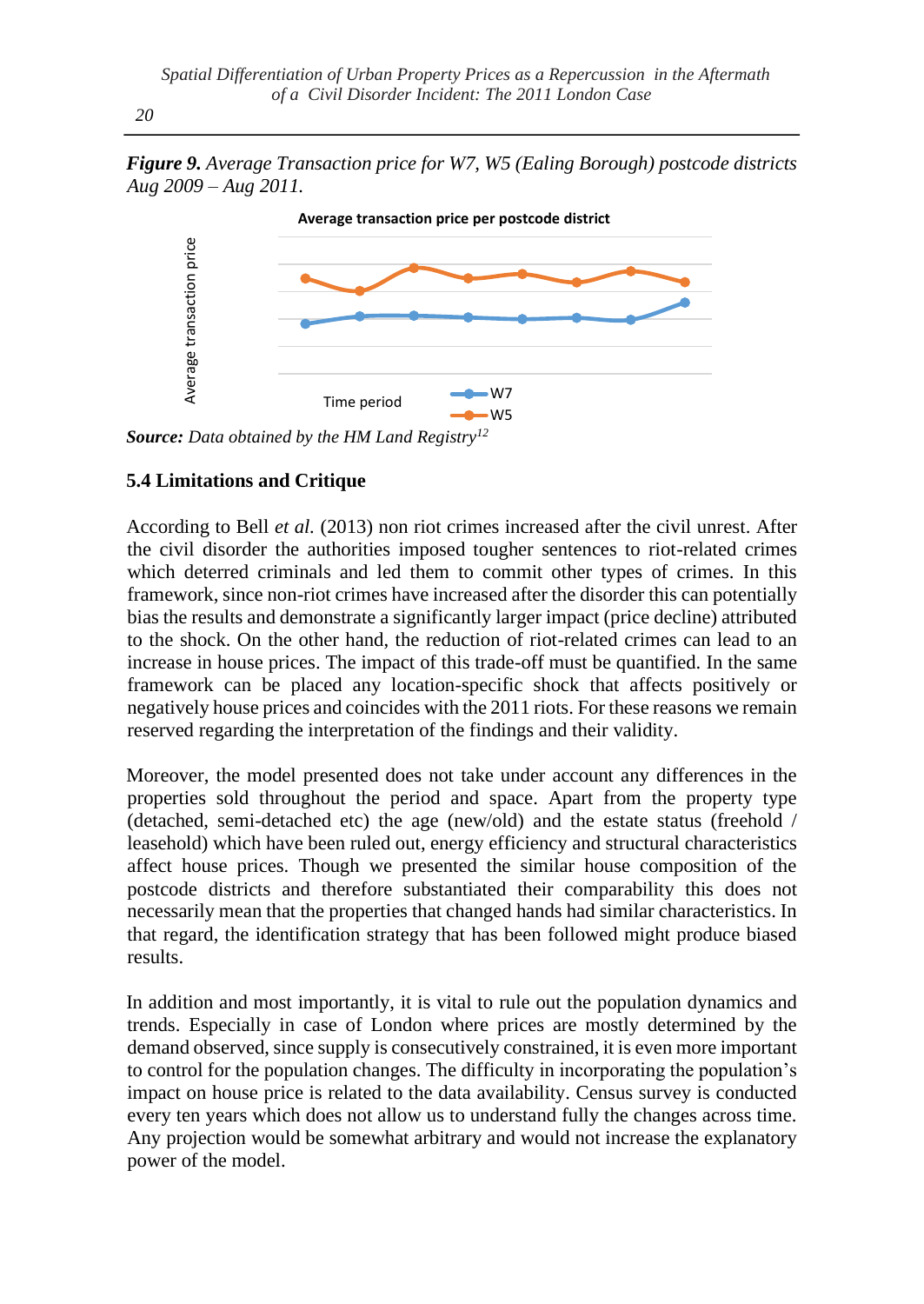The results are not consistent with the only research work, that attempted to isolate the causal impact of riots on house prices. Collins *et al.* (2006) find a long-term considerable impact on house prices which accounts to approximately 20%-30% decline. This estimation varies according to the estimation technique and the regression specifications. Additionally, according to their results the prices did not rebound after the riots.

However, they underline the weak fundamentals of Cleveland's economic performance and denote that during general economic decline an unexpected negative event can lead to disproportionate decline in property prices (Glaeser and Gyourko, 2005). Therefore, they acknowledge that their findings might be larger than what they normally should because of capturing other components. Lastly, their findings can be interpreted based on the frequency of the shock, which in the specific case happened five times in seven years. Therefore, in people's perception the risks associated with riots had potentially permanently rooted characteristics, and not en ephemeral ones.

London on the other hand, represents almost an exactly opposite case. Prices are relative stable and regardless the general economic environment or potential temporary negative shocks they, traditionally maintain their positive prospects. The thriving economy, the business-oriented growth and the strong fundamentals of London (foreign investments, gentrification etc) secure its viability and many times immunize its property market against economic decline, at least up to Brexit tipping point.

Additionally, Cleveland experienced five different riot events in seven years whereas London experienced one. Subsequently, it was perceived as a one-time event and not a factor of neighbourhood quality deterioration or something that will affect the future price growth. For all these reasons prices have recovered at the pre-riot levels within few months, though we still do not know the entirely the horizon of the effect.

All the above arguments demonstrate, that essentially the two studies do not contradict since the characteristics of the two cities are utterly different. Urban economies react, adjust and absorb price shocks differently based on their characteristics, the magnitude, the frequency as well as the spatial fundamentals. Any local quality deterioration is being perceived distinctively and must be studied accordingly as such. Price differentials in the urban environment is a complex phenomenon and the outcome of multiple parameters and conditions.

The findings of this research are not necessarily valid for other cities or applied to other riot cases since:

1) every shock has its own characteristics and affects the spatial dynamics distinctively across time.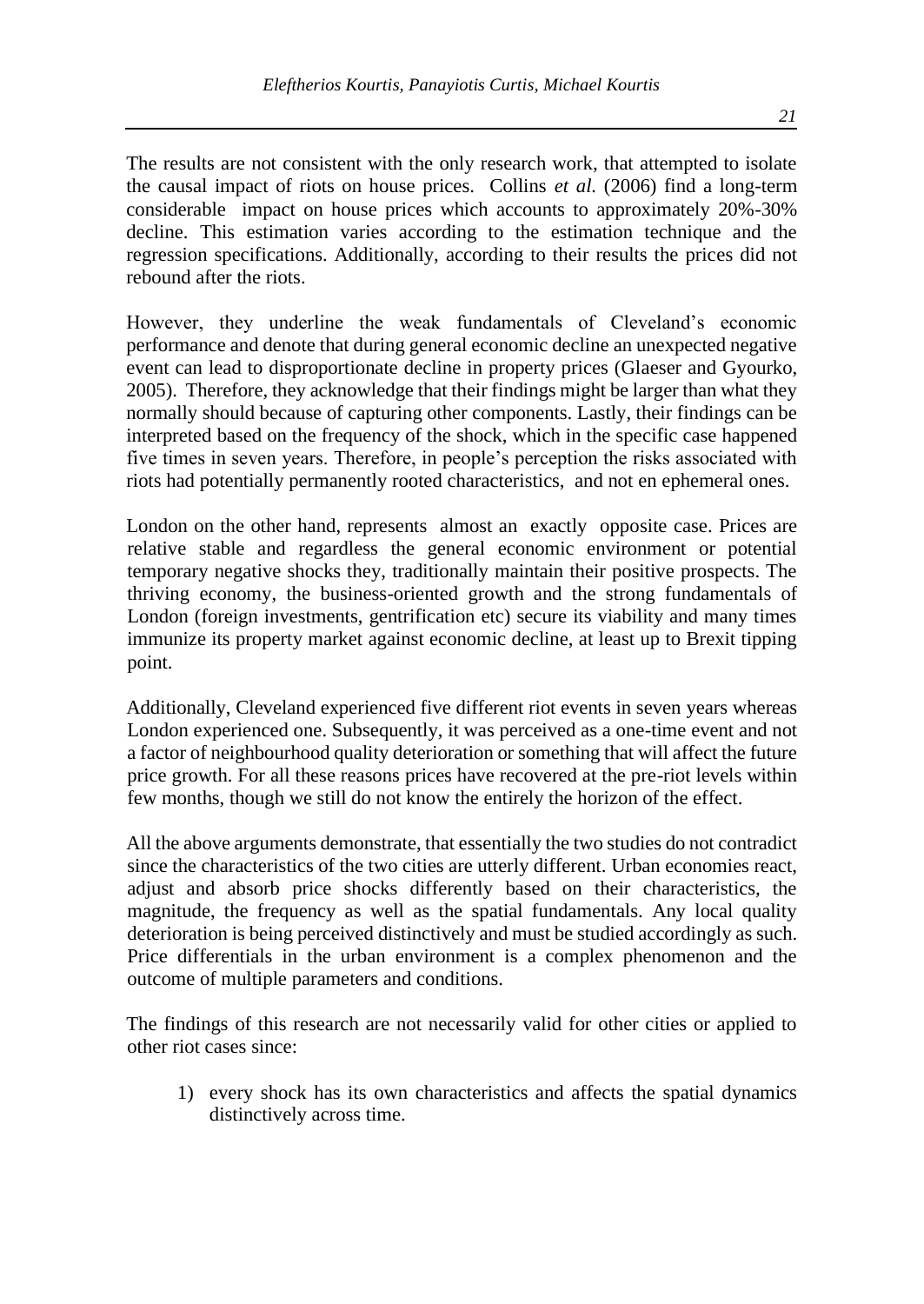2) Urban economies react and absorb price shocks differently based on their characteristics, the magnitude, the frequency as well as the spatial fundamentals.

Concerns are raised about the general conditions in parts of London that have not recovered from the crisis. Concerns were confirmed one year later in Dalston where riots started over the death Rashan Charles.

For all the above, this study has a much broader aim than just quantifying the impact on property prices. It was conducted to trigger further research on this topic which has remained unexplored despite its exceptional scientific interest. Riots combine the economic impact and the social theoretical background. In that regard, understanding their impact on property prices, the policy makers can better estimate how urban economies interact with population, absorb localized ephemeral events, that are not as persistent as general crime. In that sense, it is possible to shape a balanced and harmonic urban environment.

Besides the public authorities this study can also be useful to real estate investors especially if it gets extended to identify the period it takes for the riot's effect to subside. Given the existing strong fundamentals of London's real estate market, there are very few opportunities to take advantage of. In that regard, investors can identify these negative shocks, exploit the price decline and make relatively safe profits by waiting the negative impact to subside. The vertical and horizontal restrictions and the strict regulatory environment (NIMBYS, high local authorities' refusal rates) fundamentally lead to resilient growth on property price. In that sense, any short-term negative shock that can cause any deviations from the long-term trend can be exploited for potential gains.

### **6. Conclusion**

This research study is the only attempt to quantify the impact of recent riots on property prices. The particularities of London and of 2011 riots which had unprecedented effect in the capital's history distinguish this case study.This research study is an attempt to quantify the impact of riots on property prices. The findings suggest that after the 2011 London riots, property prices in London have dropped approximately 5% in the areas affected. The duration of the effect has not been determined however, it seems that the impact was not very short term though intuitively we expected the opposite. At least three years after the end of the civil disorder prices were still reflecting people's perception regarding the risk associated with investing in these areas.

The findings must be interpeted with the necessary caution though, since are not necessarily valid for other cities or cases, since every shock has its own distinct characteristics and doesn't affect the spatial dynamics in a uniform fashion across time.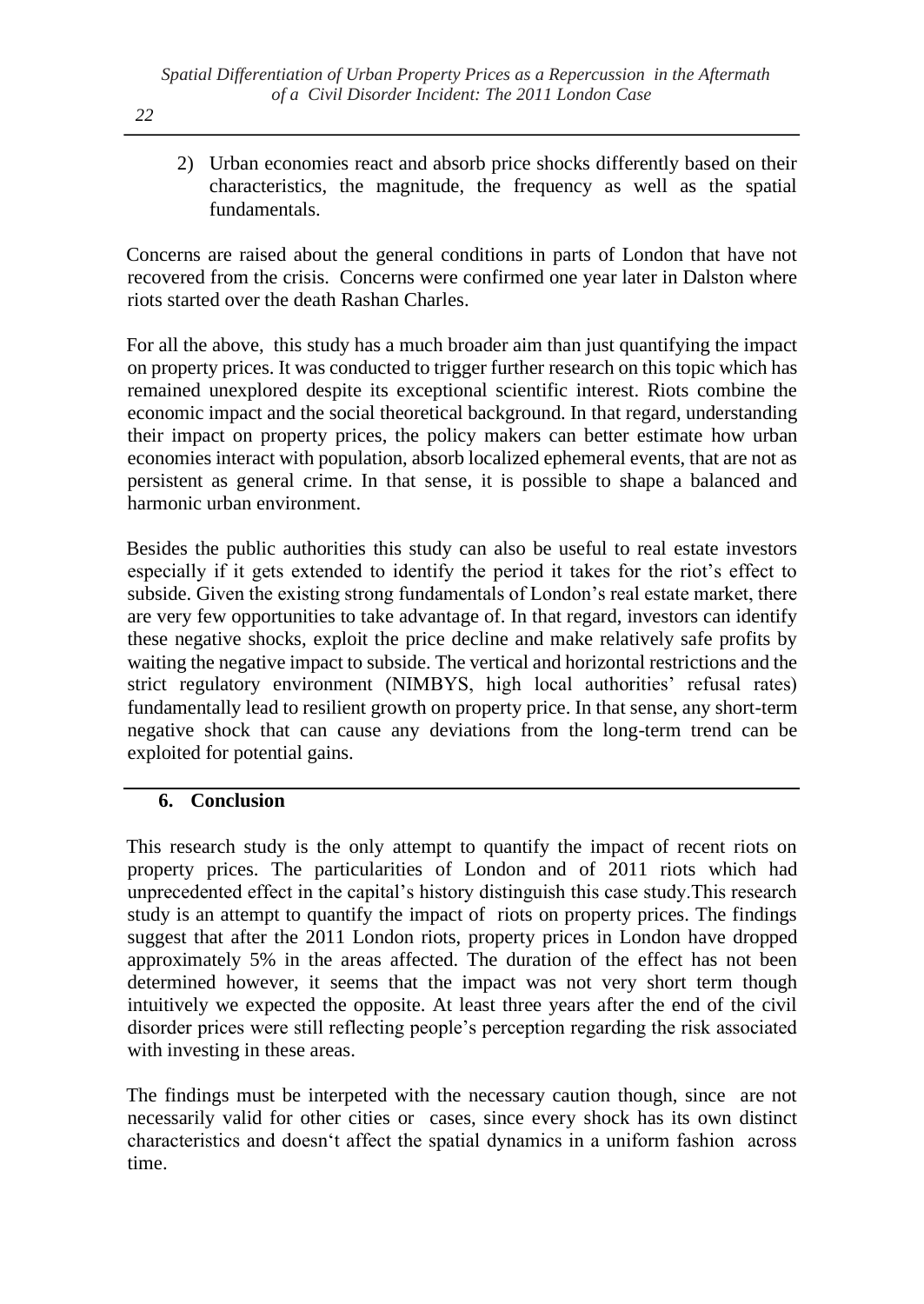#### **References:**

- Albouy, D. 2004. Programme Evaluation and the Difference in Difference Estimator. Economics, 131.
- Bell, B., Jaitman, L., Machin, S. 2013. Crime Deterrence: Evidence from the London 2011 Riots. The Economic Journal 124(576), 480-506.
- Berazneva, J., Lee, D. 2013. Explaining the African food riots 2007-2008: An empirical analysis. Food Policy 39(2013), 28-39.
- Berman, G. 2014. The August 2011 riots: a statistical summary. Available online [https://researchbriefings.parliament.uk/ResearchBriefing/Summary/](https://researchbriefings.parliament.uk/ResearchBriefing/Summary/%20%20%20%20%20%20%20SN06099#fullreport)  SN06099#fullreport.
- Besley, T., and Mueller, H. 2012. Estimating the Peace Dividend: The Impact of Violence on House Prices in Northern Ireland. The American Economic Review, Vol. 102, No. 2, 810-833.
- Braakmann, N. 2017. The link between crime risk and property prices in England and Wales: Evidence from street-level data. Urban Studies 54(8), 1990- 2007.
- Campbell, J.Y., Cocco João, F. 2004. How Do House Prices Affect Consumption? Evidence From Micro Data. Harvard University Cambridge, Massachusetts. [https://dash.harvard.edu/bitstream/handle/1/3122600/](https://dash.harvard.edu/bitstream/handle/1/3122600/%20%20%20%20%20%20%20%20%20%20%20%20%20%20%20%20campbellssrn_houseprices.pdf?sequence=2)  campbellssrn\_houseprices.pdf?sequence=2.
- Collins, W., Margo, R. 2007. The Economic Aftermath of the 1960s Riots in American Cities: Evidence from Property Values. The Journal of Economic History, 67(4), 849-883.
- Collins, W., Smith, F. 2007. A neighbourhood -level view of riots, property values, and population loss: Cleveland 1950-1980. Explorations in Economic History, 44, 365-386.
- Columbia University, 2013. Difference-in-Difference Estimation. Available online at:<https://www.mailman.columbia.edu/research/population-health> VzTsYwLvuguF6Boi5-I\_mruHye-ZRx8Wx7erRbUGSoT4E.
- Dockley, A. 2014. Remembering the Riots: Citizenship and Social Cleansing after the London Riots 2011. The Howard League for Penal Reform.
- Doogal, D. 2019. London postcodes. Available online at: [https://www.doogal.co.uk/london\\_postcodes.php.](https://www.doogal.co.uk/london_postcodes.php)
- Geng, N. 2018. Fundamental Drivers of House Prices in Advanced Economies -IMF Working Paper, European Department, July.
- Gibbons, S. 2003. Crime and Property Prices. Centre Piece 8(3), 16-19.
- Glaeser, E., Gyourko, J. 2005. Urban Decline and Durable Housing. Journal of Political Economy, 113(2), 345-375.
- Goldhill, O. 2013. Plans to rebuild London riots furniture shop abandoned. Available online at: [https://www.telegraph.co.uk/news/10223232/Plans](https://www.telegraph.co.uk/news/10223232/Plans-to-rebuild-London-riots-furniture-shop-abandoned.html) to-rebuild-London-riots-furniture-shop-abandoned.html.
- Goodman, P. 2019. Inequality fuels rage of 'yellow vests' in equality-obsessed France. Available online at: [https://www.nytimes.com/2019/04/15/business/yellow-vests-movement](https://www.nytimes.com/2019/04/15/business/yellow-vests-movement-)  inequality.html.
- Gourley, P. 2016. Social Stigma and Asset Value- Southern Economic Association, [85\(3\)](https://onlinelibrary.wiley.com/toc/23258012/2019/85/3), 919-938.